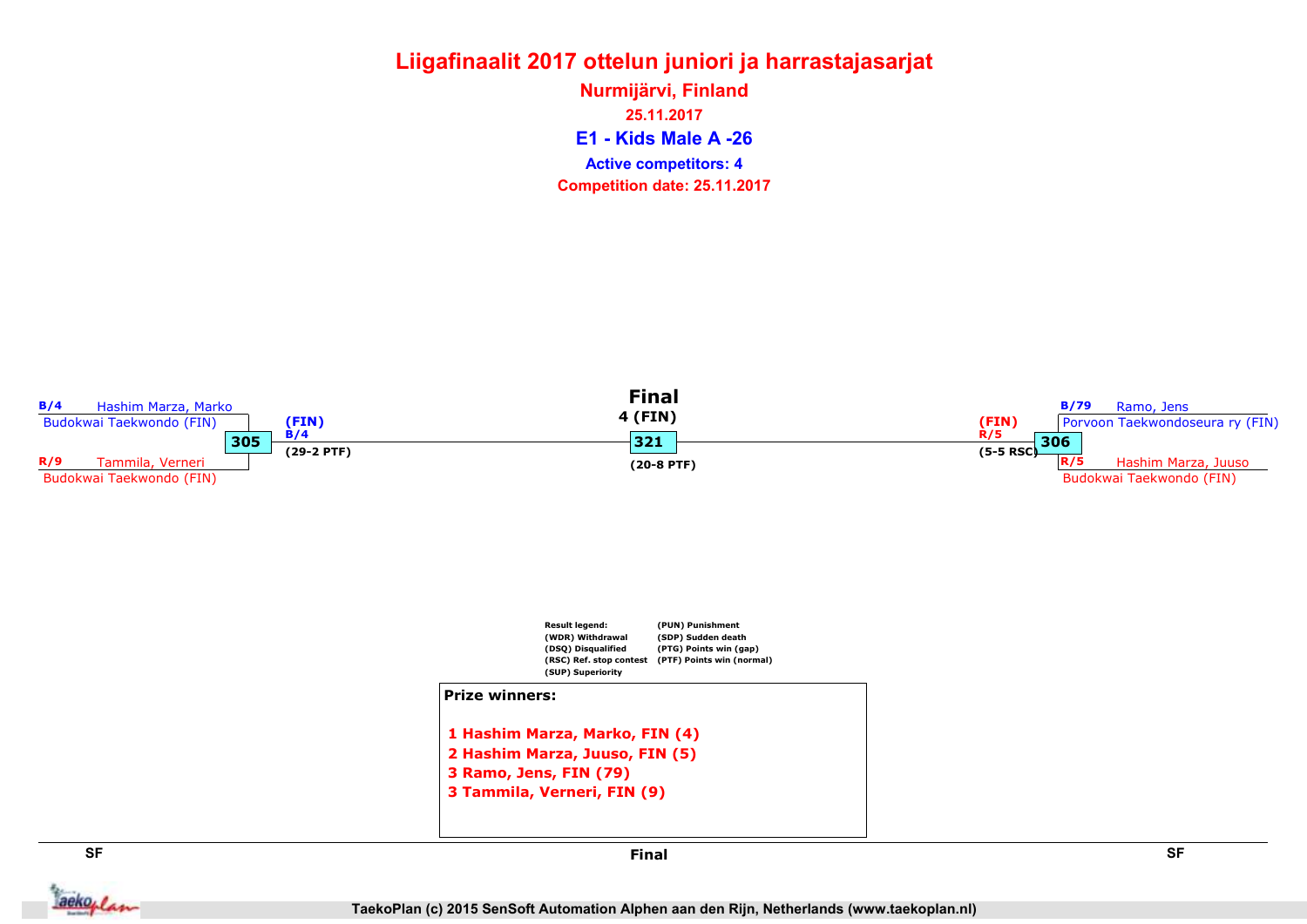E1 - Kids Male A -30 Nurmijärvi, Finland 25.11.2017 Competition date: 25.11.2017 Active competitors: 4

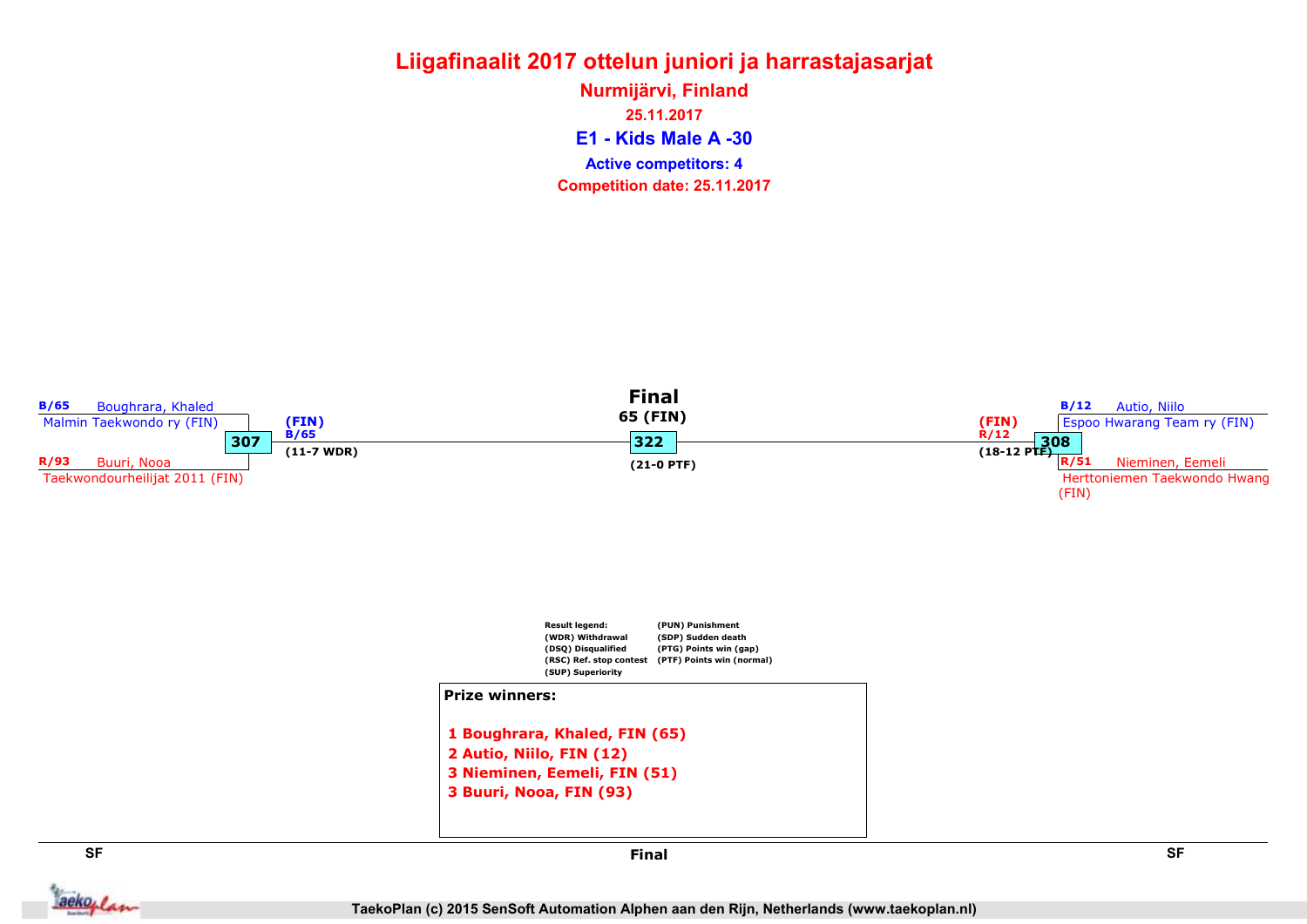E1 - Kids Male A -34 Nurmijärvi, Finland 25.11.2017 Competition date: 25.11.2017 Active competitors: 2

|                               | <b>84 (FIN)</b> |                             |
|-------------------------------|-----------------|-----------------------------|
| Lempio, Aleksi<br><b>B/84</b> | 317             | Wu, Sii Ying<br>R/44        |
| Riihim?en Taekwondo ry (FIN)  |                 | Helsingin Taekwondoseura ry |
|                               | $(9-0$ PTF)     | (FIN)                       |



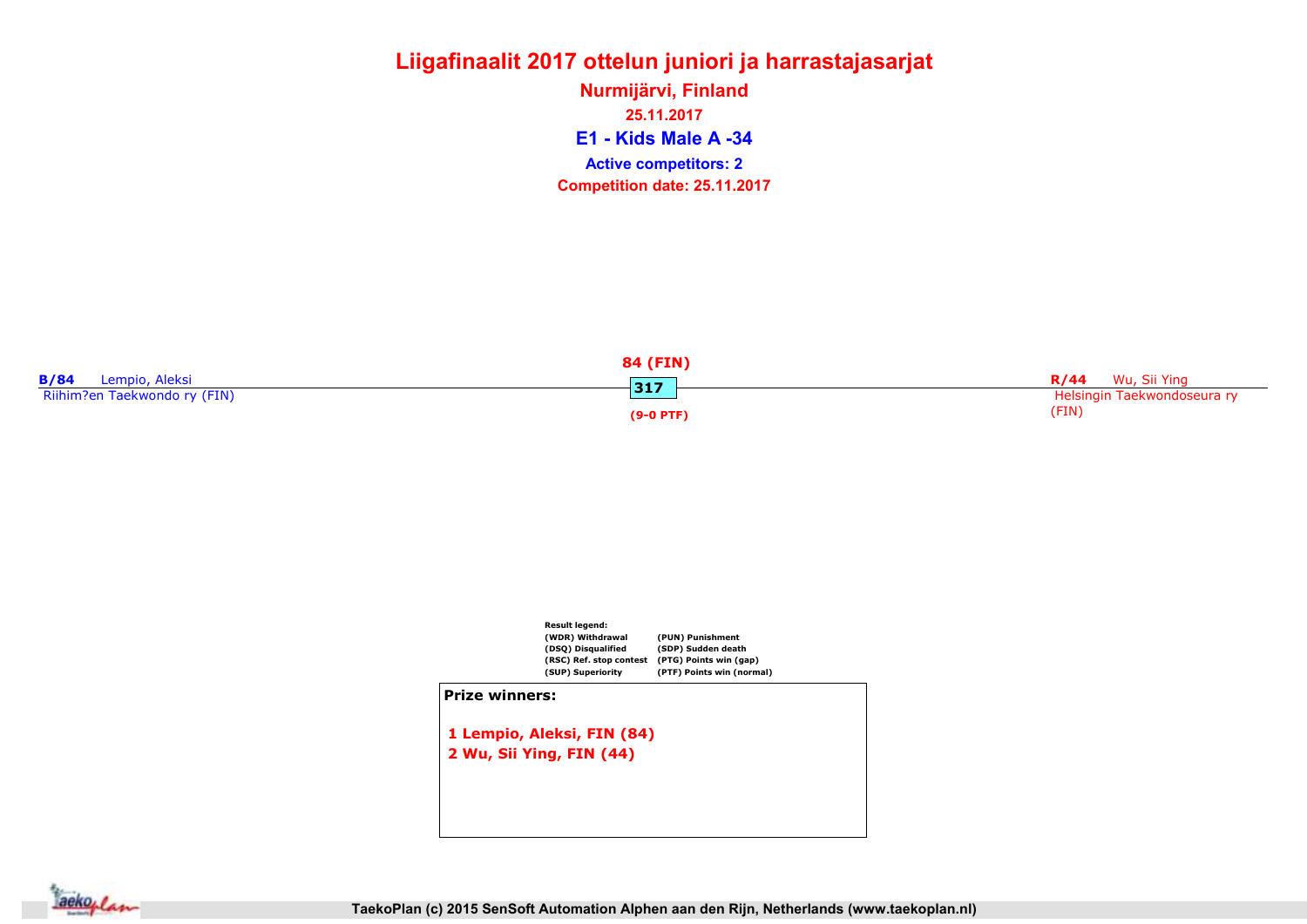### Liigafinaalit 2017 ottelun juniori ja harrastajasarjat E1 - Kids Female A -30 Nurmijärvi, Finland 25.11.2017

Active competitors: 3

Competition date: 25.11.2017



aekoplan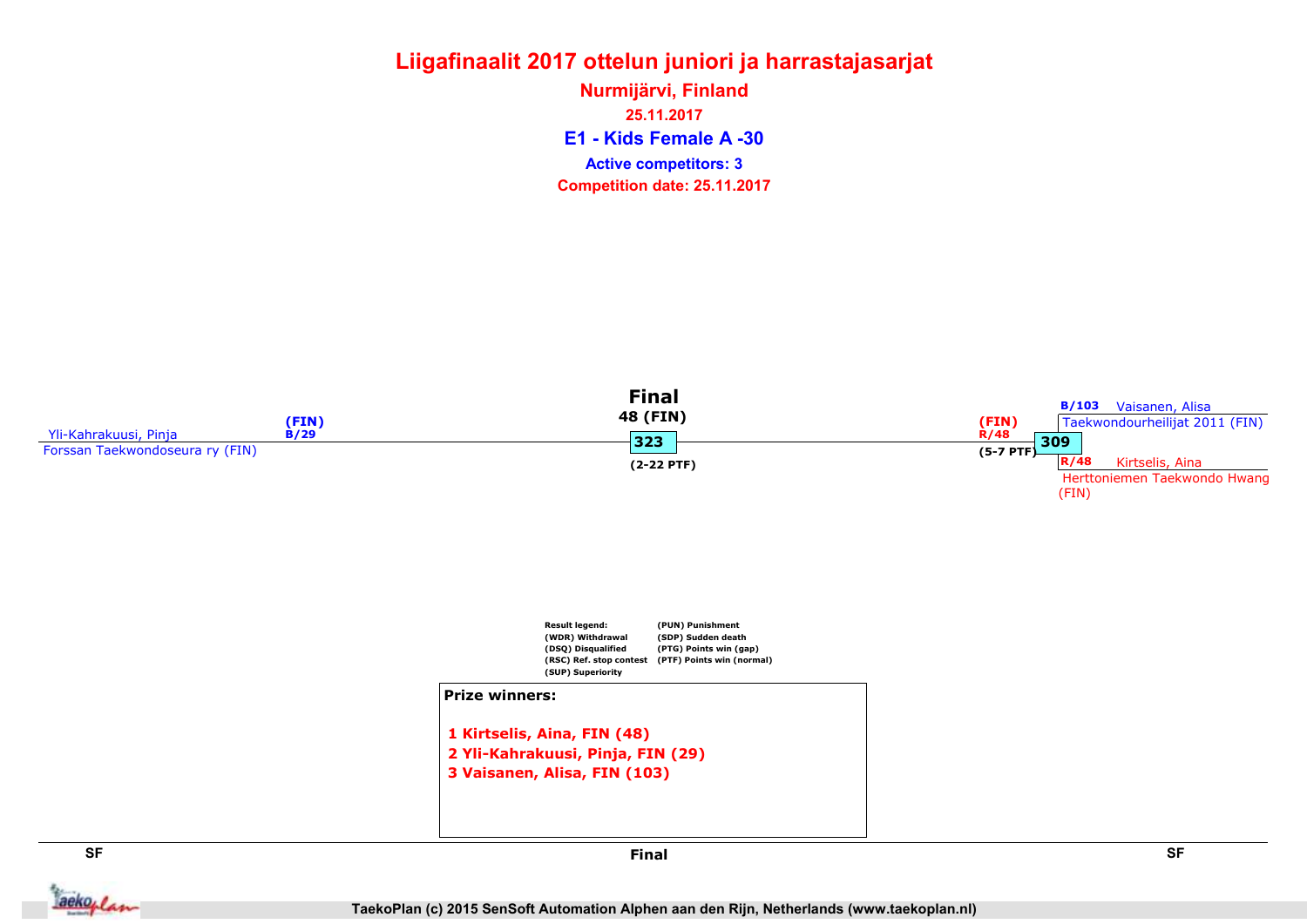D2 - Kids Male A -30 Nurmijärvi, Finland 25.11.2017 Competition date: 25.11.2017 Active competitors: 4

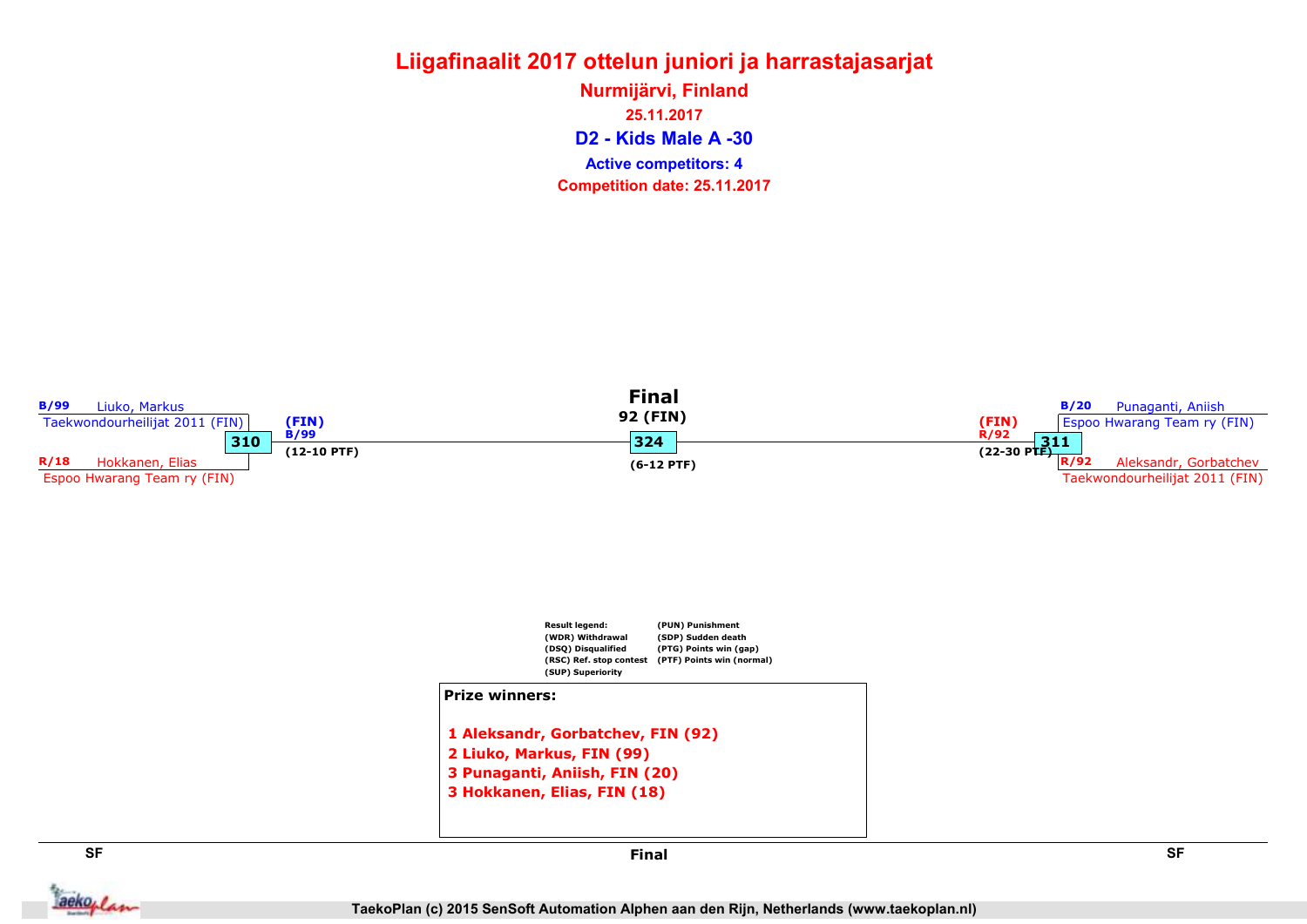D2 - Kids Male A -35 Nurmijärvi, Finland 25.11.2017 Competition date: 25.11.2017 Active competitors: 8





```
2 Eskola, Elmo, FIN (16)
3 Jaakola, Tapsa, FIN (34)
3 Tilgmann, Nikolaj, FIN (23)
```
QF QF



Final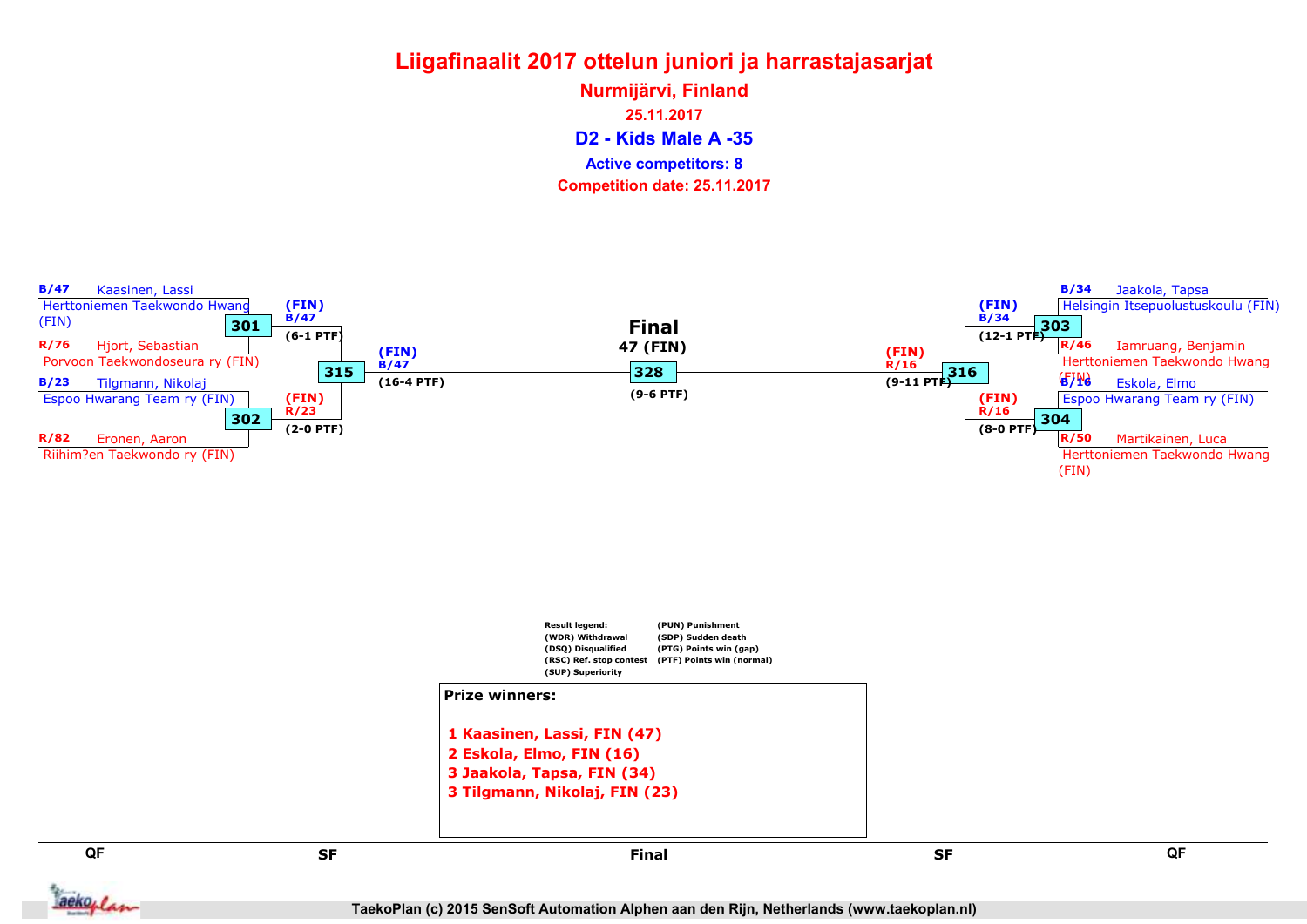D2 - Kids Male A -40 Nurmijärvi, Finland 25.11.2017 Competition date: 25.11.2017 Active competitors: 6



TaekoPlan (c) 2015 SenSoft Automation Alphen aan den Rijn, Netherlands (www.taekoplan.nl)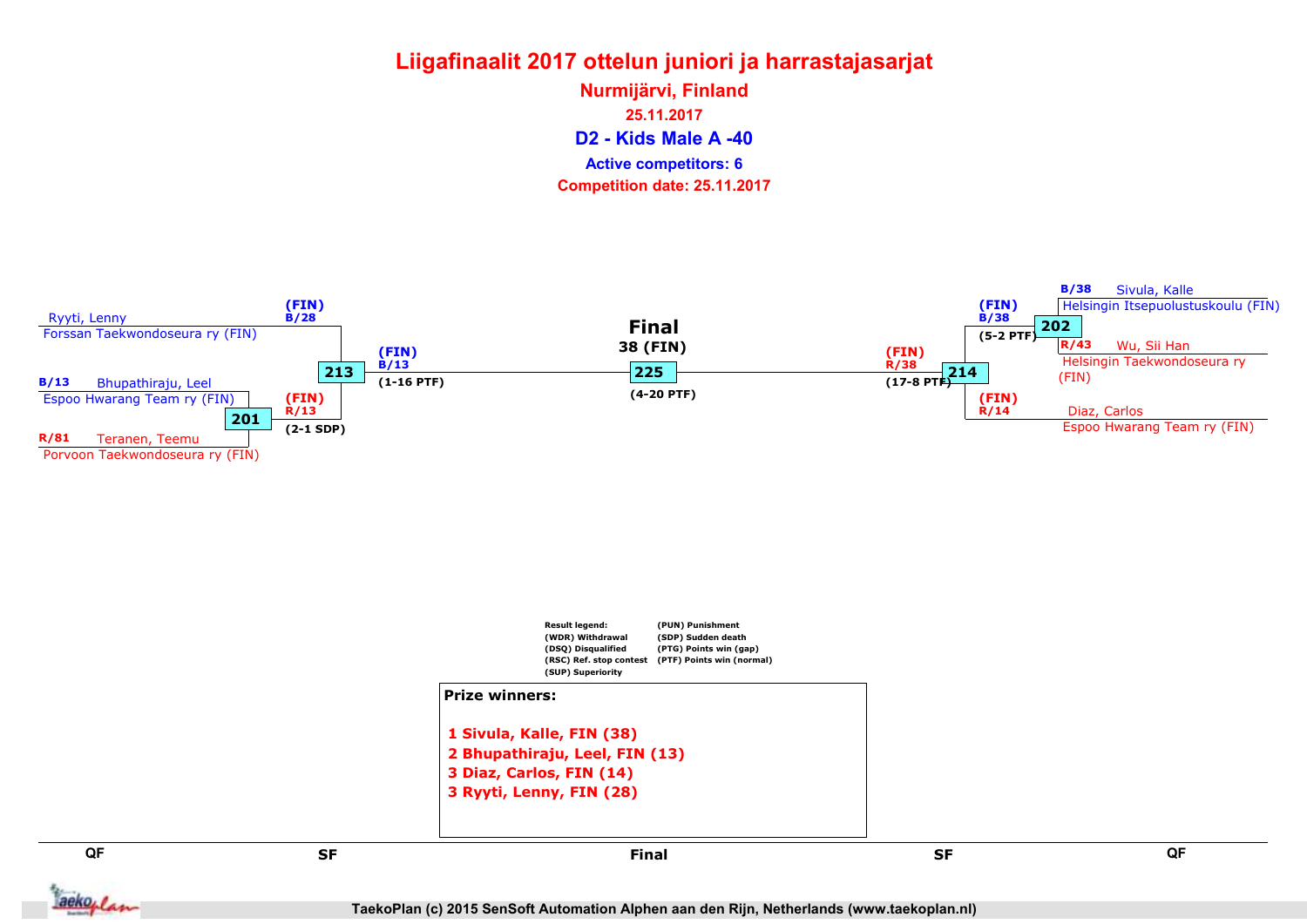D2 - Kids Male A -45 Nurmijärvi, Finland 25.11.2017 Competition date: 25.11.2017 Active competitors: 2

|                             | <b>40 (FIN)</b> |                              |
|-----------------------------|-----------------|------------------------------|
| B/40<br>Kamarainen, Paavo   |                 | R/55 Lehtonen, Miska         |
| Helsingin Taekwondoseura ry | 219             | Herttoniemen Taekwondo Hwang |
| (FIN)                       | $(18-5$ PTF)    | (FIN)                        |



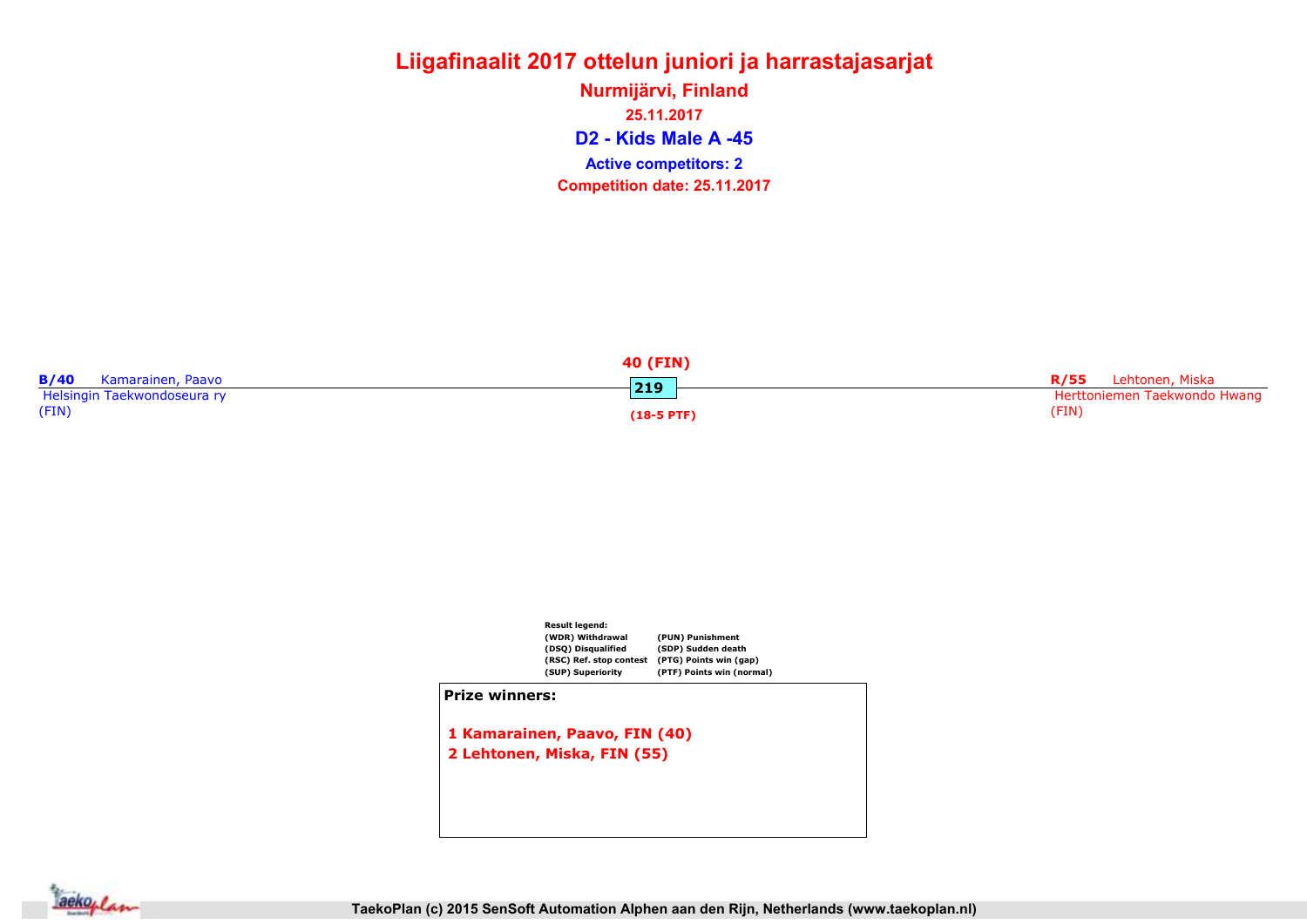## Liigafinaalit 2017 ottelun juniori ja harrastajasarjat Nurmijärvi, Finland

D2 - Kids Female A -30 25.11.2017 Competition date: 25.11.2017 Active competitors: 3





3 Suits, Adeliine, FIN (53)



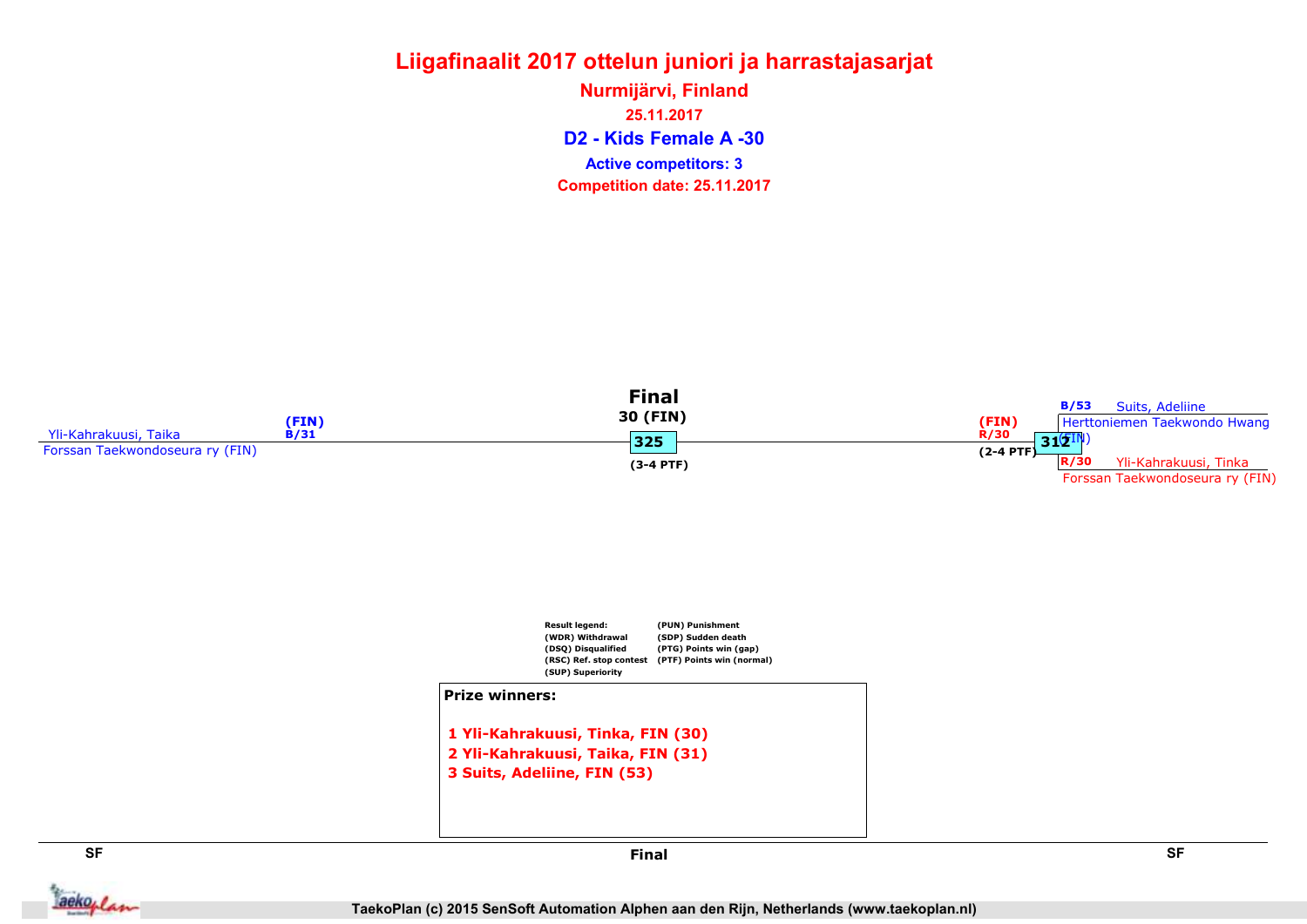D2 - Kids Female A -35 Nurmijärvi, Finland 25.11.2017 Competition date: 25.11.2017 Active competitors: 5

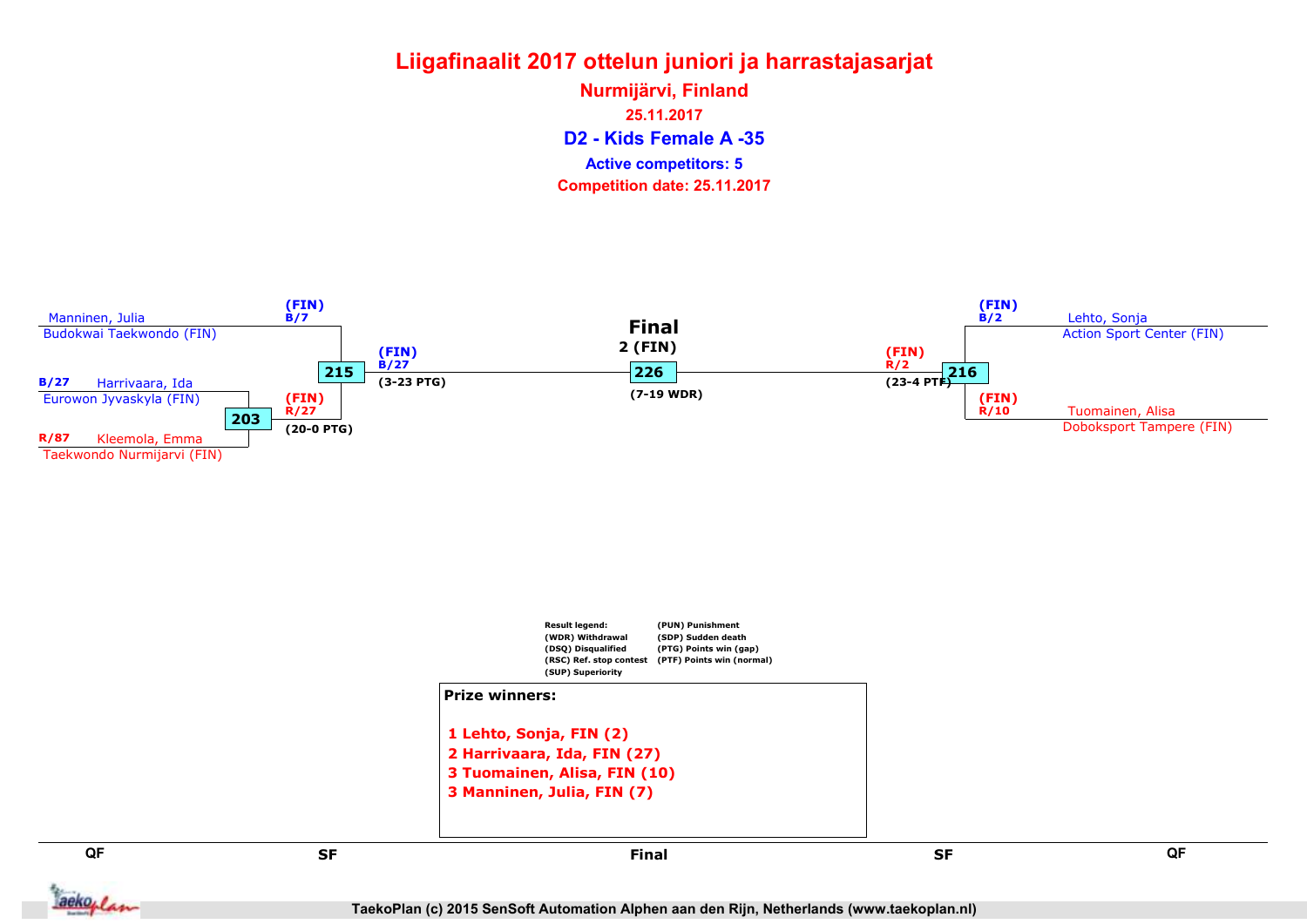### Liigafinaalit 2017 ottelun juniori ja harrastajasarjat D2 - Kids Female A -40 Nurmijärvi, Finland 25.11.2017 Competition date: 25.11.2017 Active competitors: 3

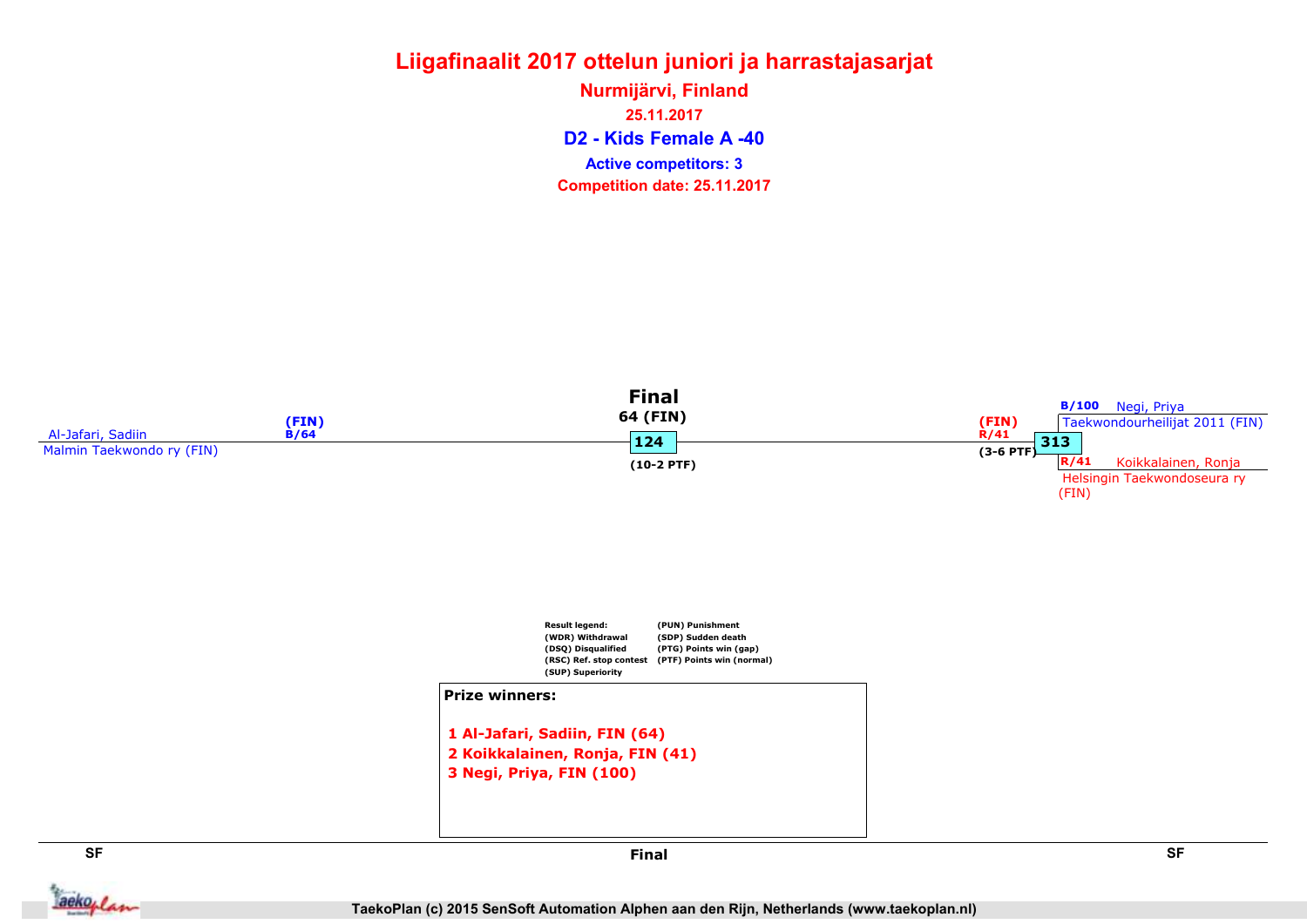### Liigafinaalit 2017 ottelun juniori ja harrastajasarjat D2 - Kids Female A -45 Nurmijärvi, Finland 25.11.2017 Competition date: 25.11.2017 Active competitors: 3



**Jackoplan**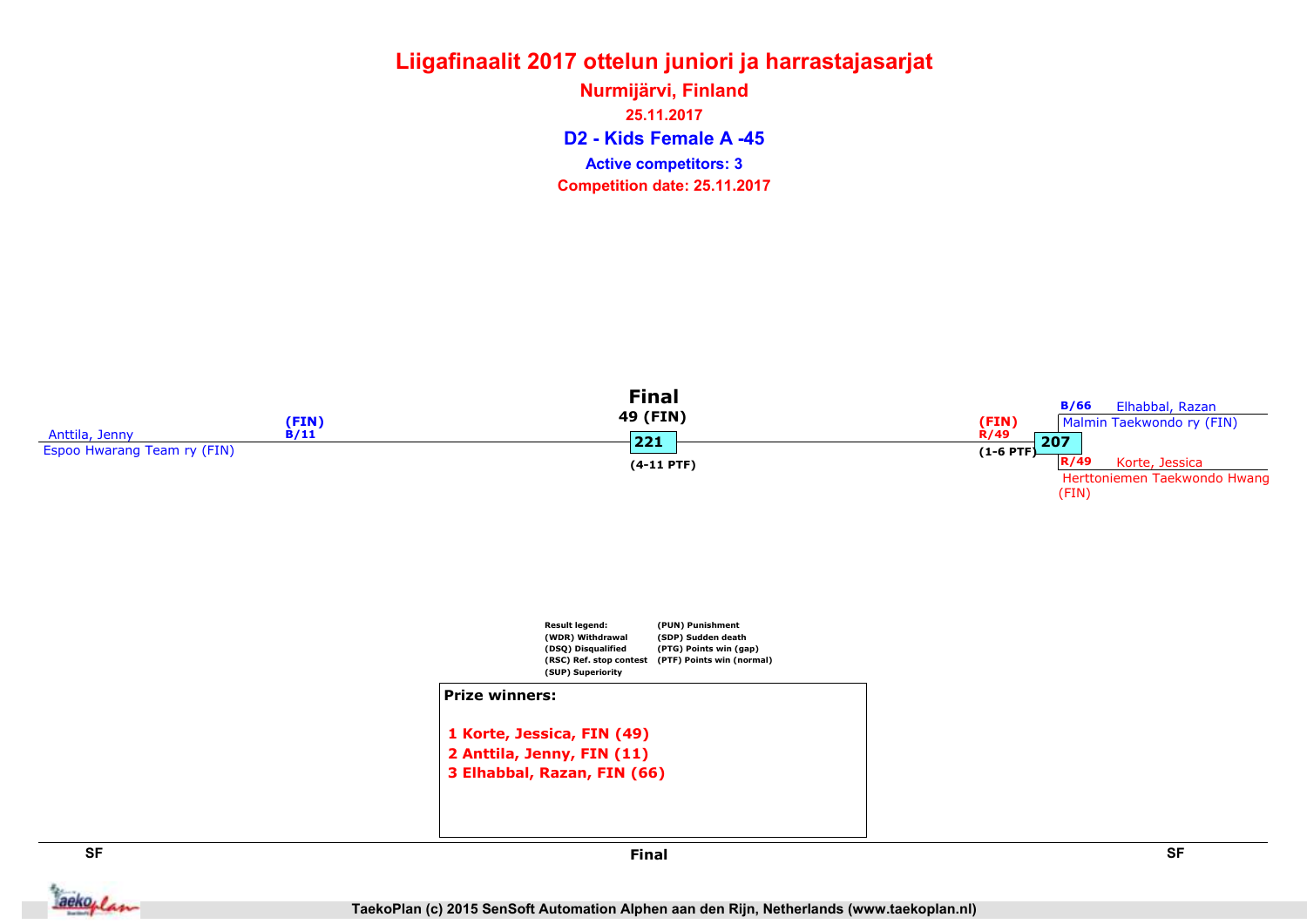### Liigafinaalit 2017 ottelun juniori ja harrastajasarjat D1 - Kids Male A -30 (Bantam) Nurmijärvi, Finland 25.11.2017 Competition date: 25.11.2017 Active competitors: 3



**Jackoplan** 

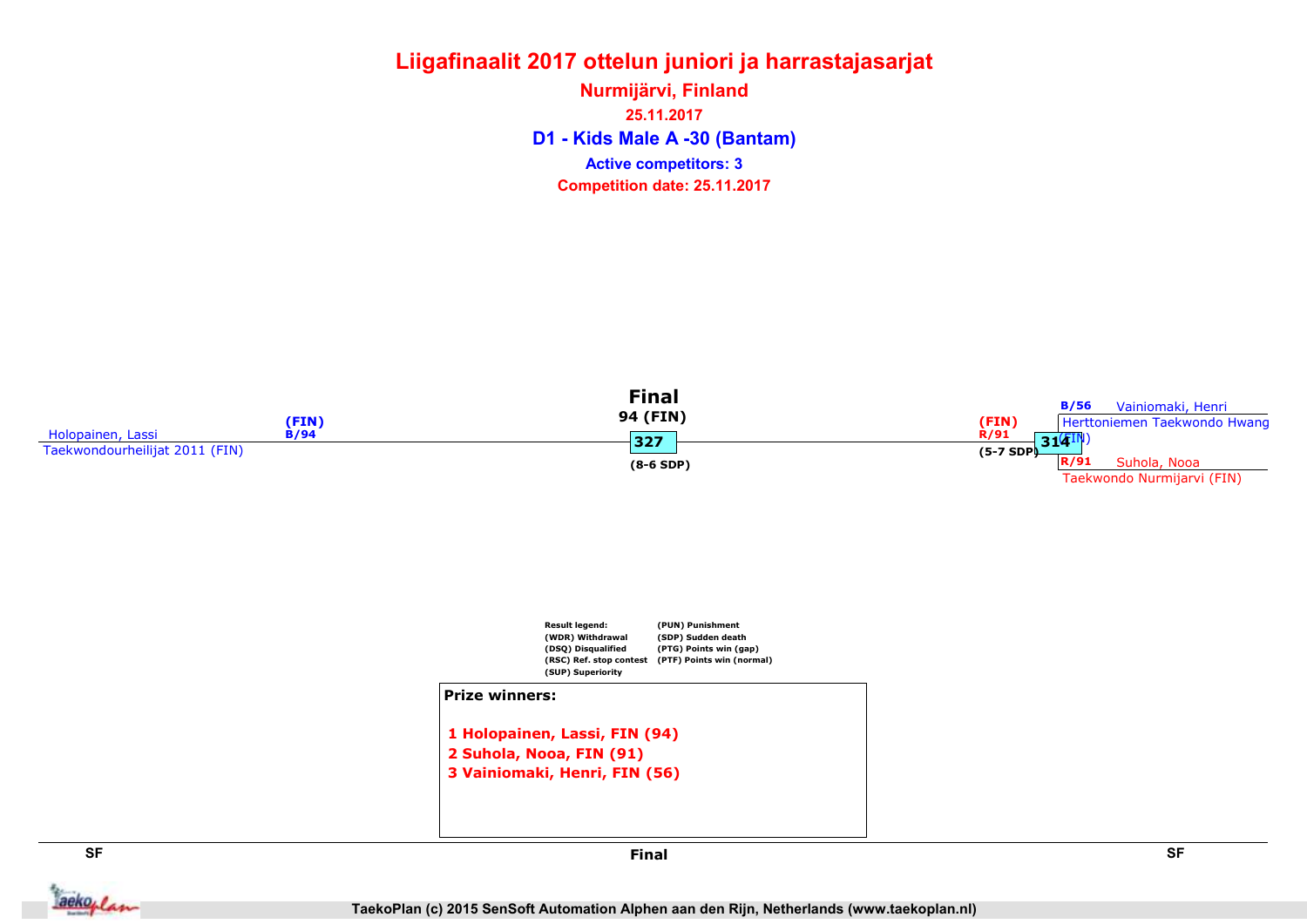### Liigafinaalit 2017 ottelun juniori ja harrastajasarjat Nurmijärvi, Finland

D1 - Kids Male A -34 (Feather) 25.11.2017 Competition date: 25.11.2017 Active competitors: 2

|                            | 3 (FIN)     |                           |
|----------------------------|-------------|---------------------------|
| B/3<br>Hashim Marza, Salah | 318         | Pihlaja, Vaino<br>R/77    |
| Budokwai Taekwondo (FIN)   |             | Porvoon Taekwondoseura ry |
|                            | $(1-0$ PTF) | 'FIN)                     |



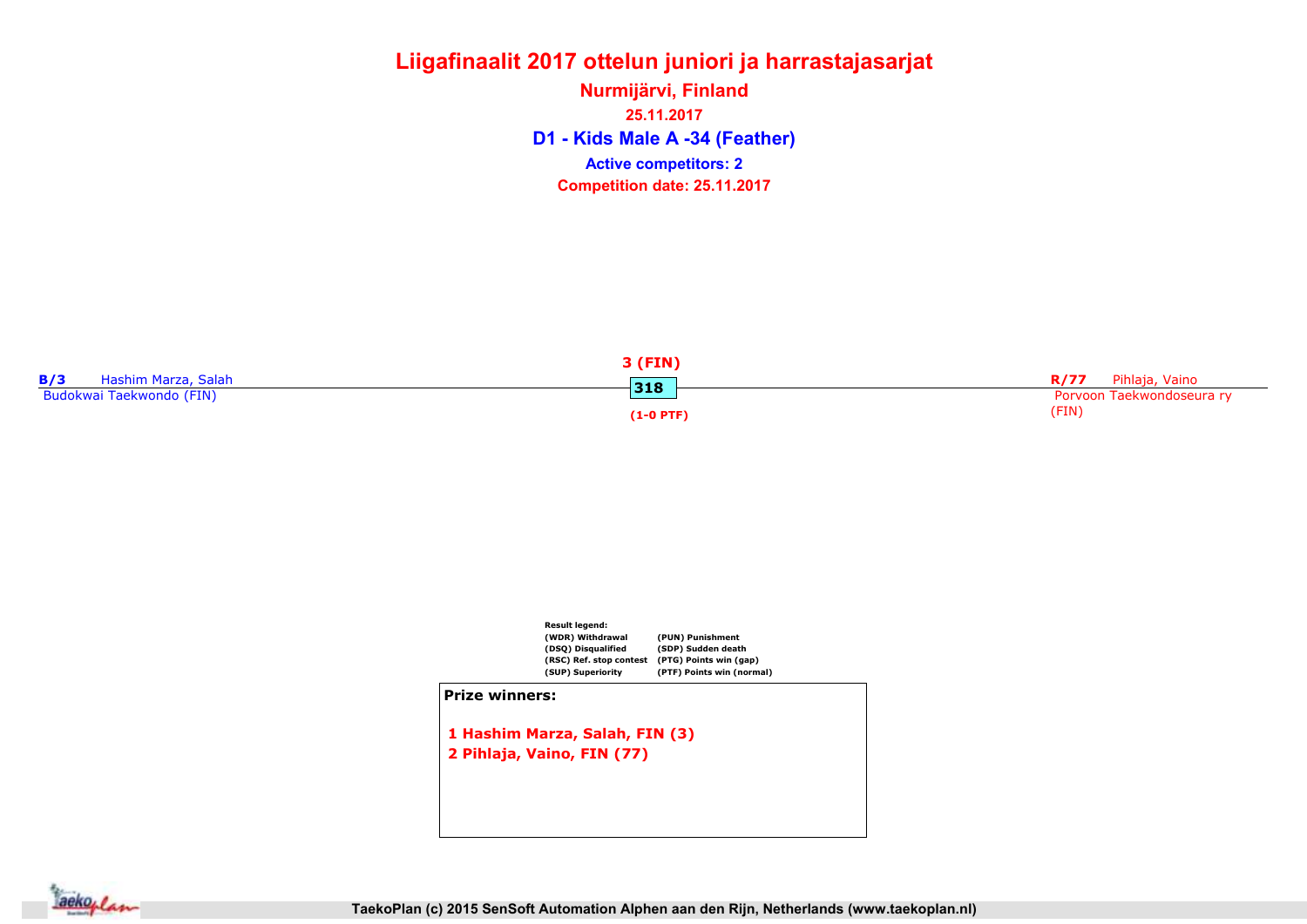D1 - Kids Male A -46 (Middle) Nurmijärvi, Finland 25.11.2017 Competition date: 25.11.2017 Active competitors: 2





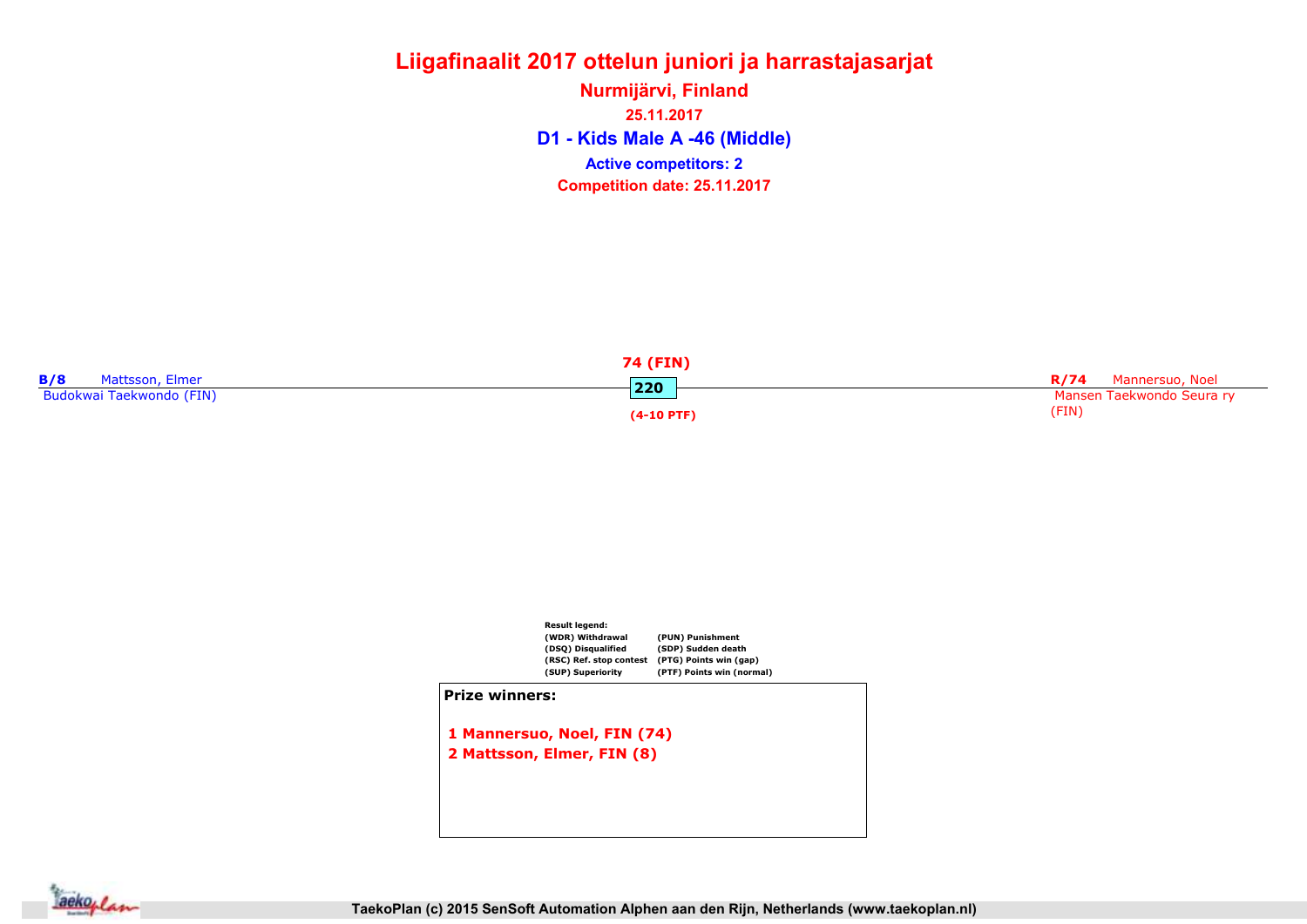D1 - Kids Female A -28 (Fly) Nurmijärvi, Finland 25.11.2017 Competition date: 25.11.2017 Active competitors: 2





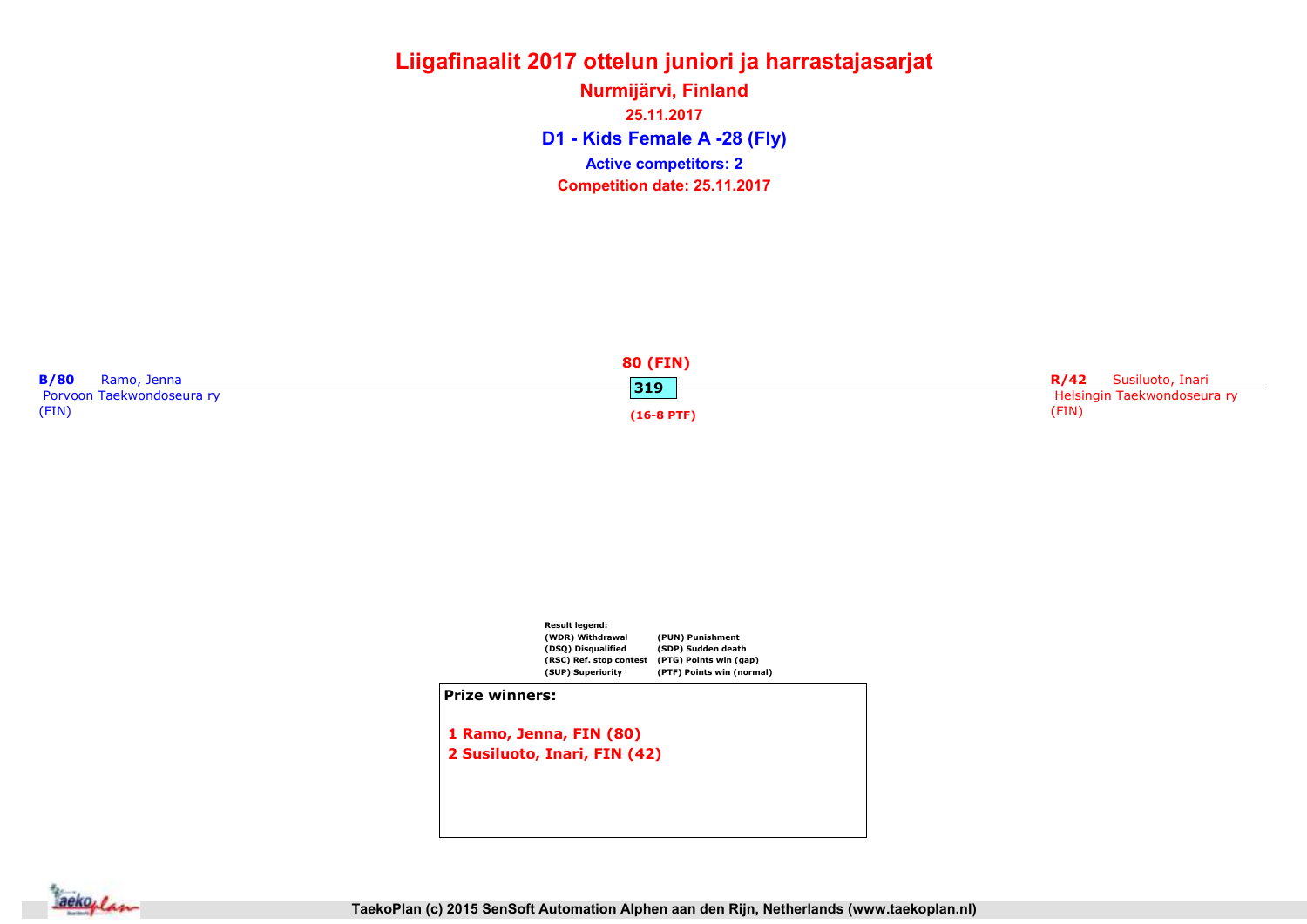C2 - Kids Male A -44 (Fly) Nurmijärvi, Finland 25.11.2017 Competition date: 25.11.2017 Active competitors: 7

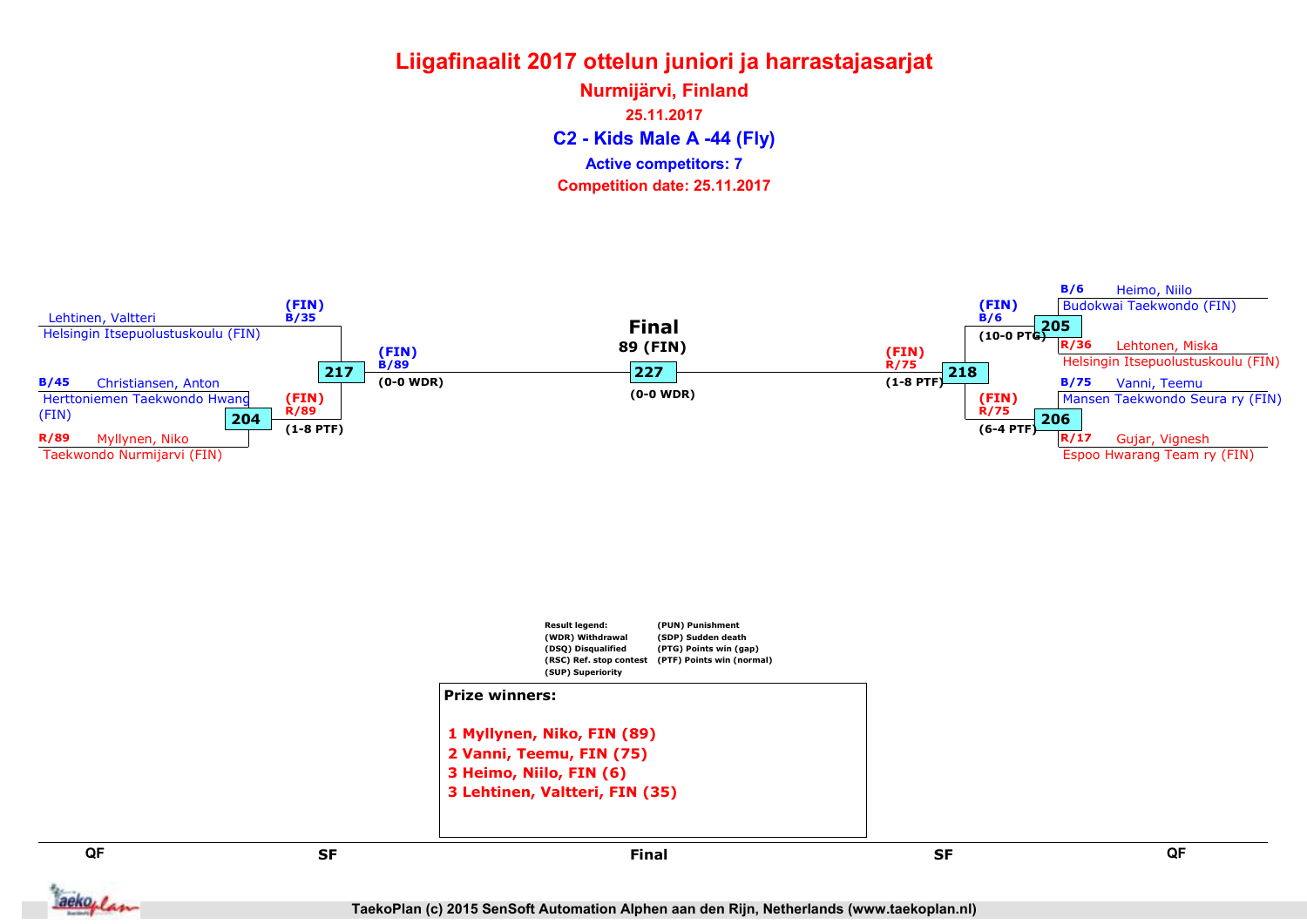C2 - Kids Male A -50 (Bantam) Nurmijärvi, Finland 25.11.2017 Competition date: 25.11.2017 Active competitors: 4



aekoplan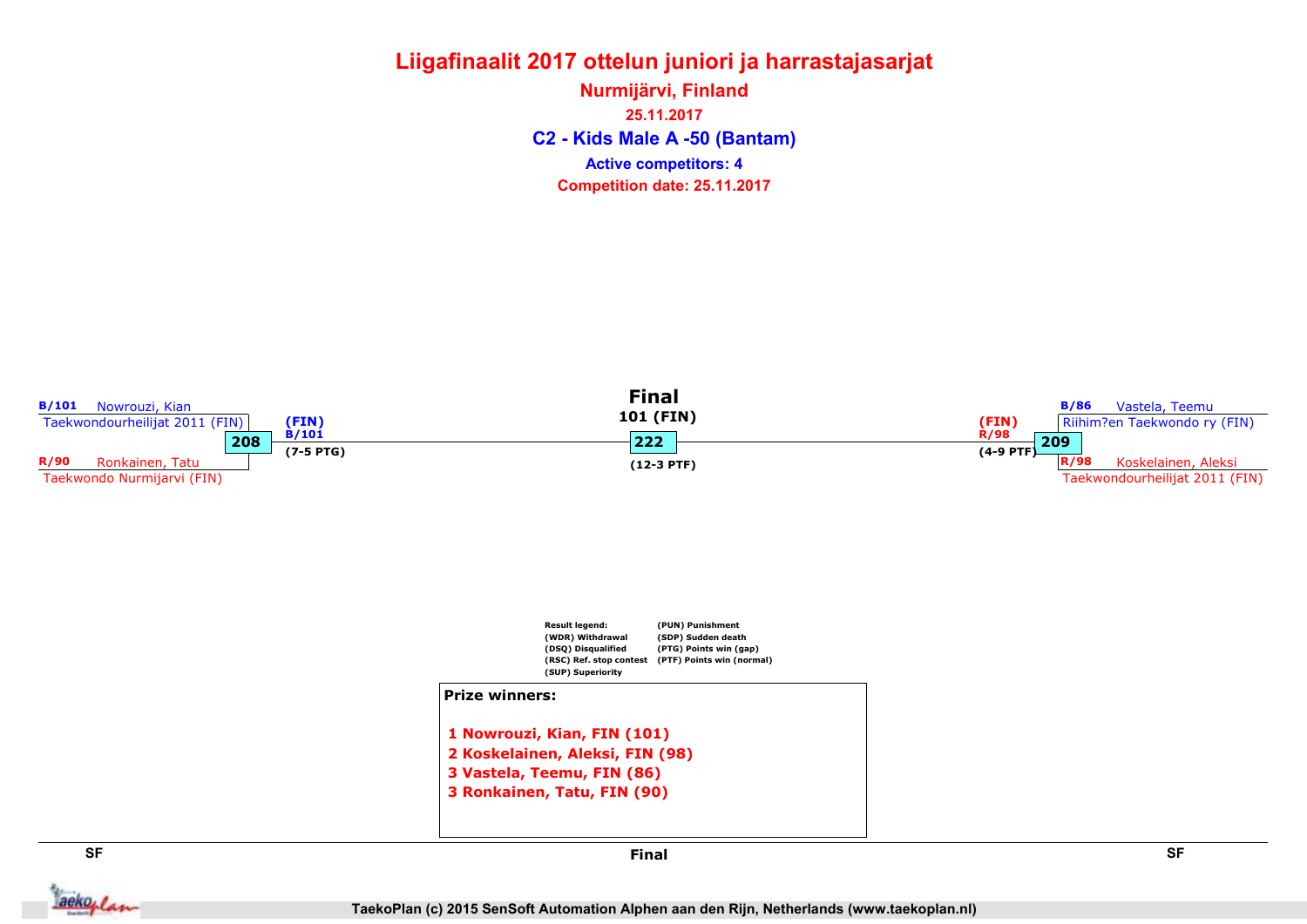### Liigafinaalit 2017 ottelun juniori ja harrastajasarjat Nurmijärvi, Finland

C2 - Kids Male A -56 (Feather) 25.11.2017 Competition date: 25.11.2017 Active competitors: 3







aekoplan

SF SF Final

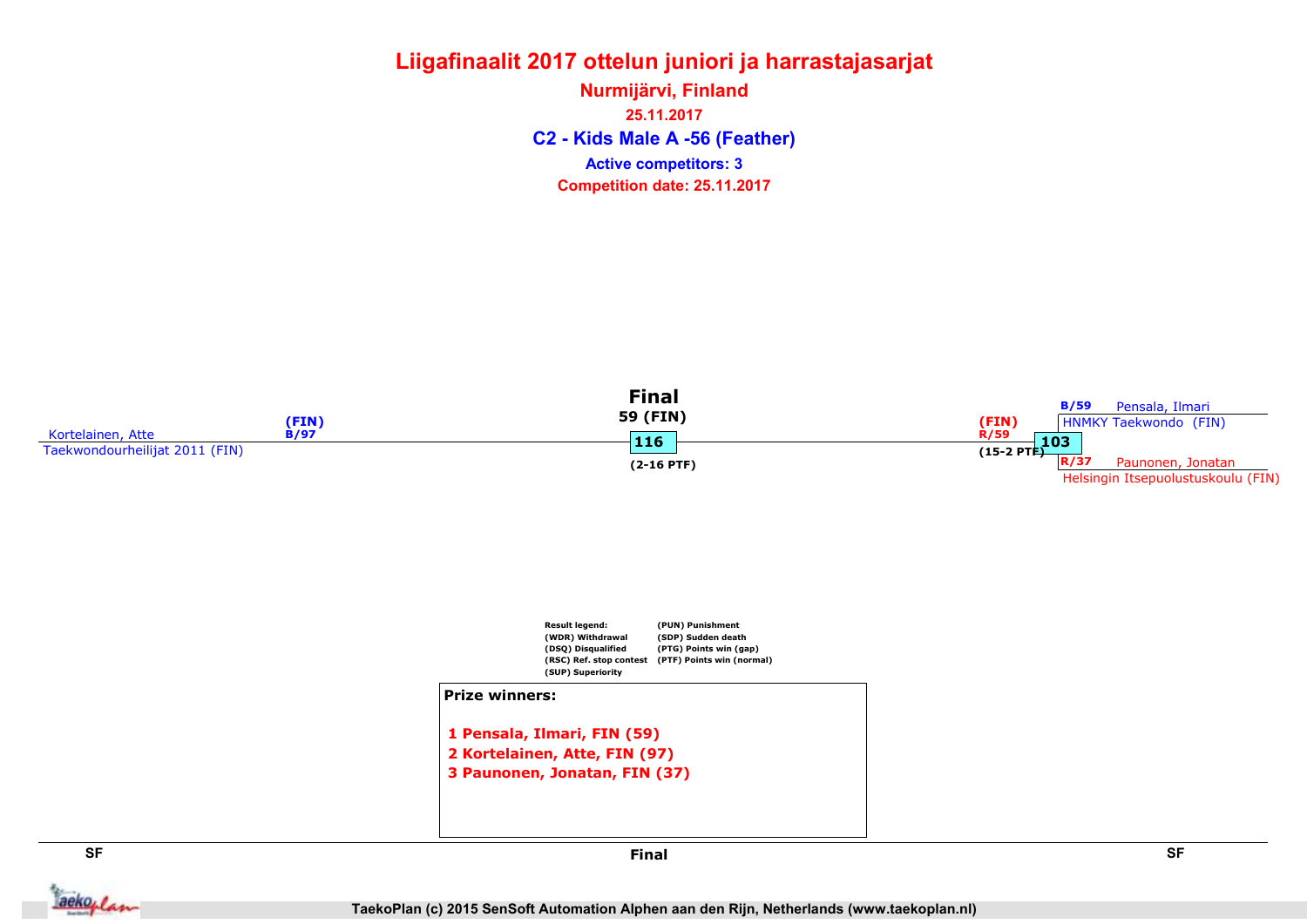C2 - Kids Female A -36 (Fin) Nurmijärvi, Finland 25.11.2017 Competition date: 25.11.2017 Active competitors: 2





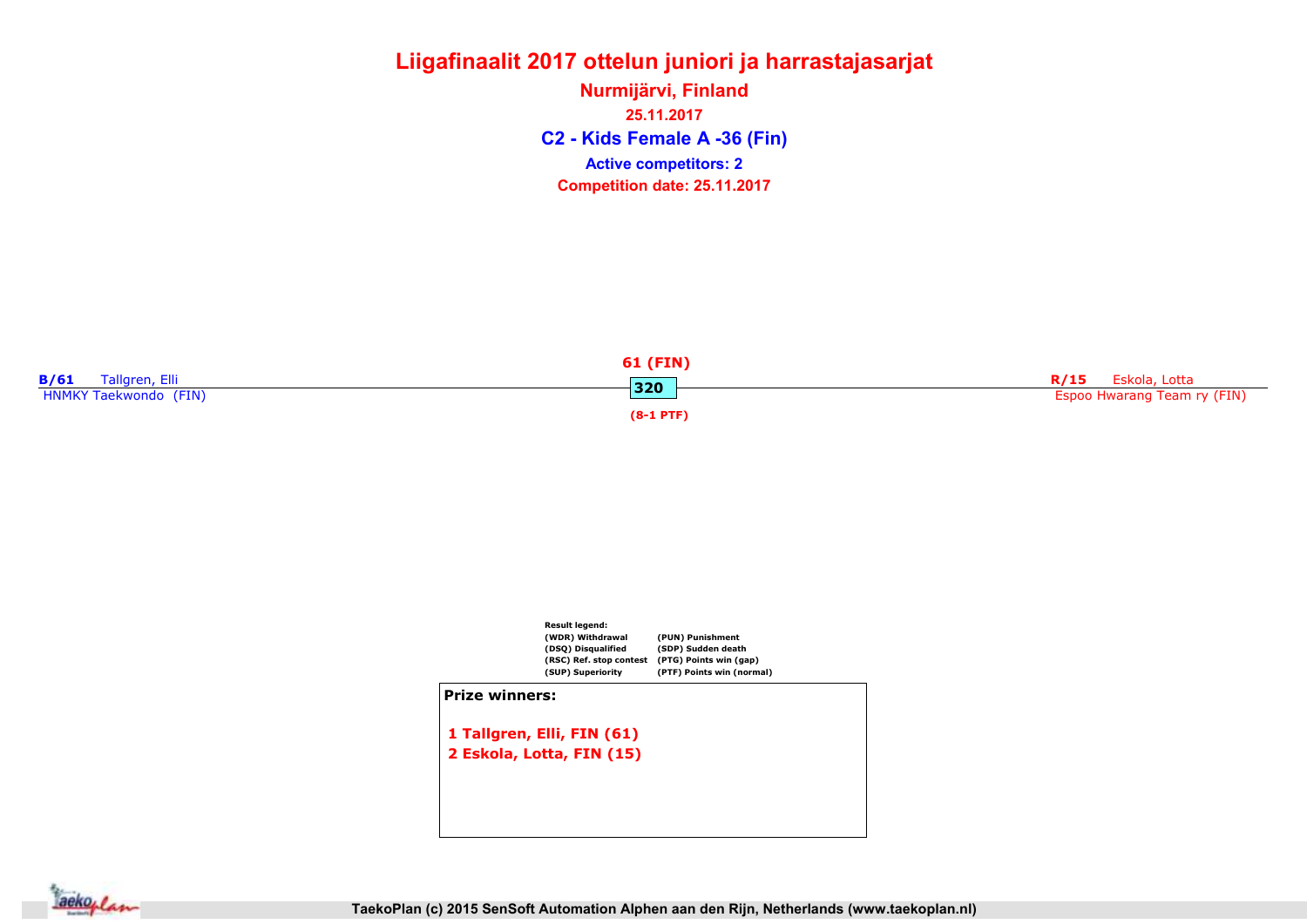### Liigafinaalit 2017 ottelun juniori ja harrastajasarjat C2 - Kids Female A -52 (Feather) Nurmijärvi, Finland 25.11.2017

Active competitors: 4

Competition date: 25.11.2017



aekoplan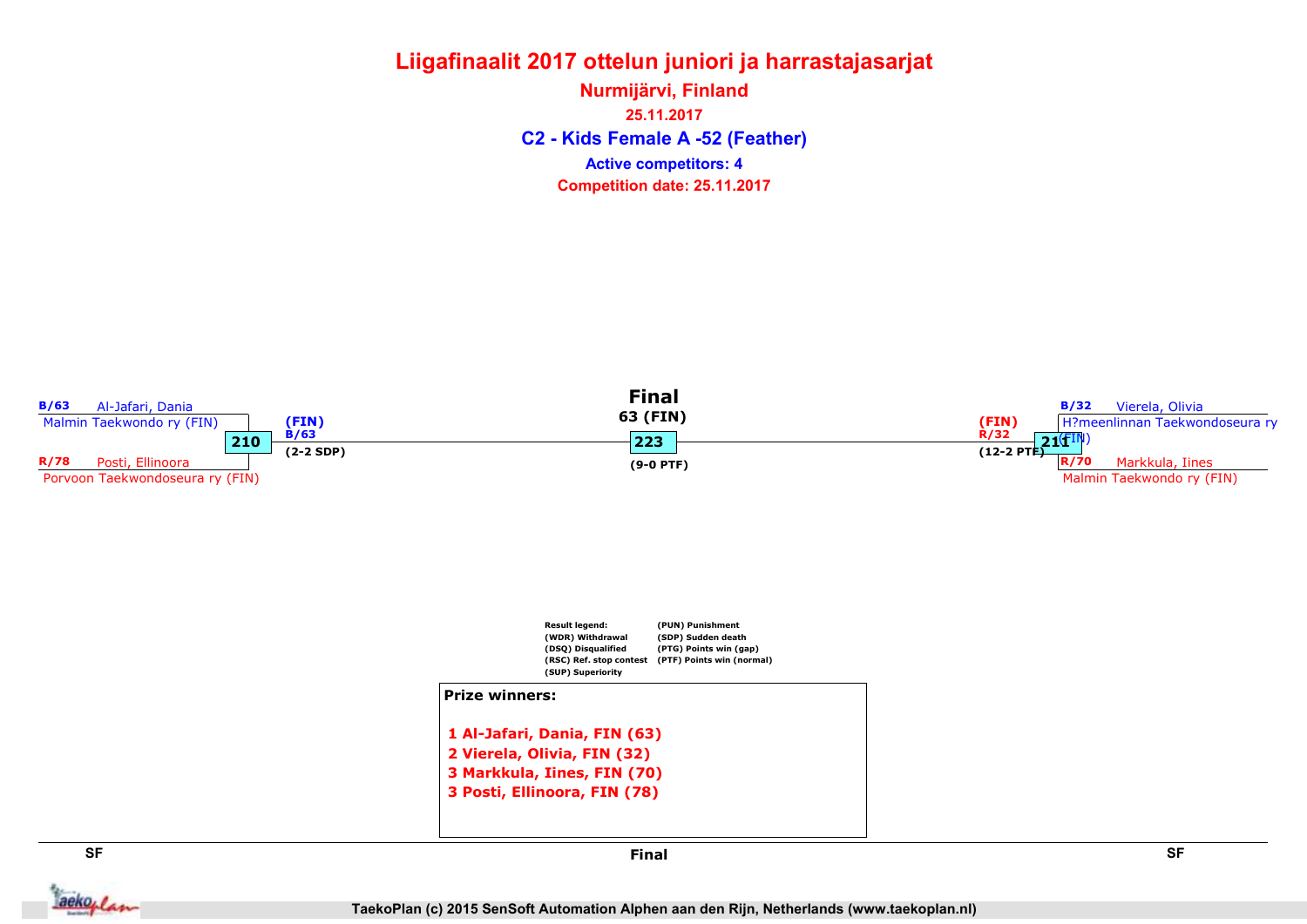C2 - Kids Female A -58 (Light) Nurmijärvi, Finland 25.11.2017 Competition date: 25.11.2017 Active competitors: 4



aekoplan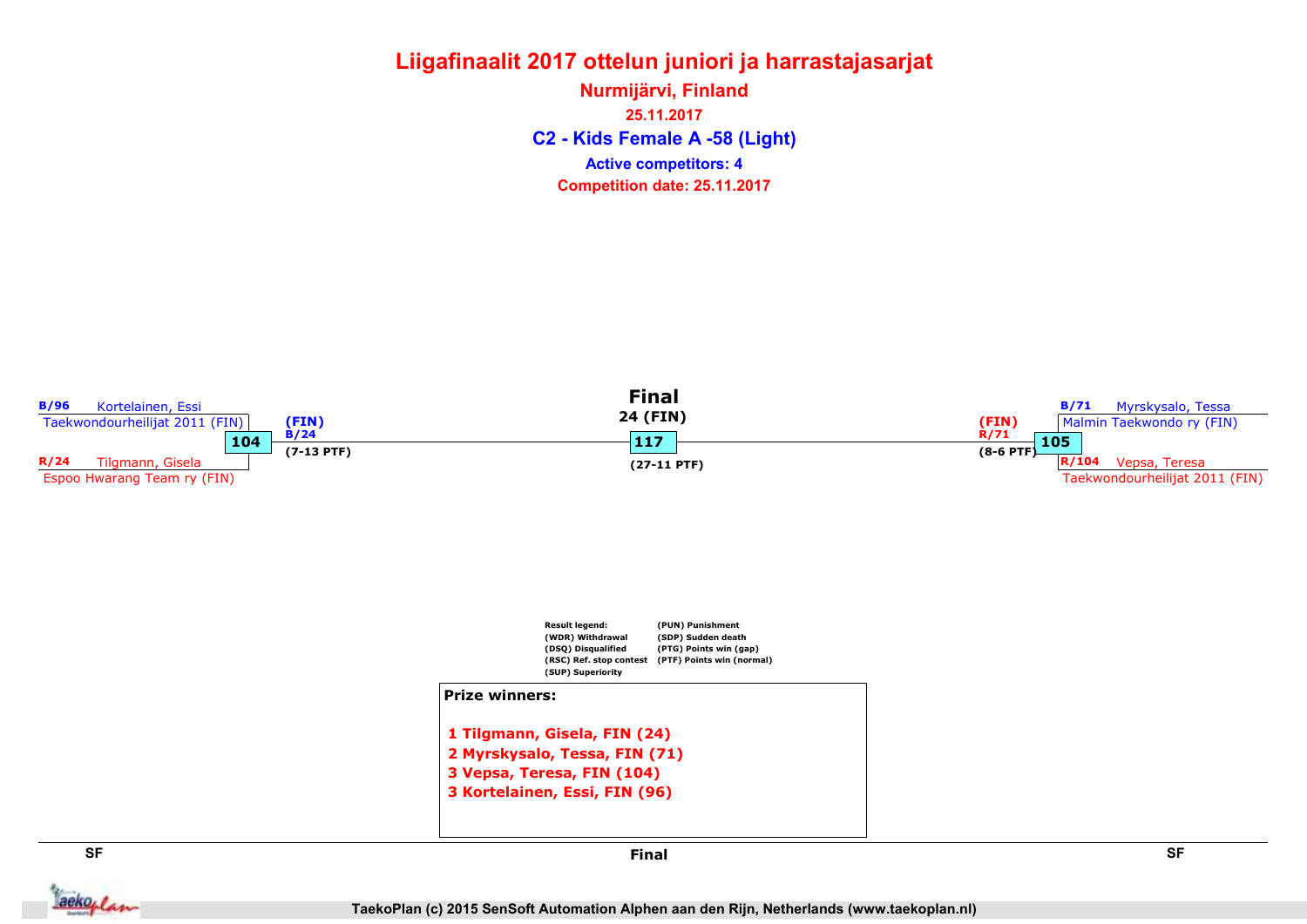B2 - Juniors Male A -63 Nurmijärvi, Finland 25.11.2017 Competition date: 25.11.2017 Active competitors: 4

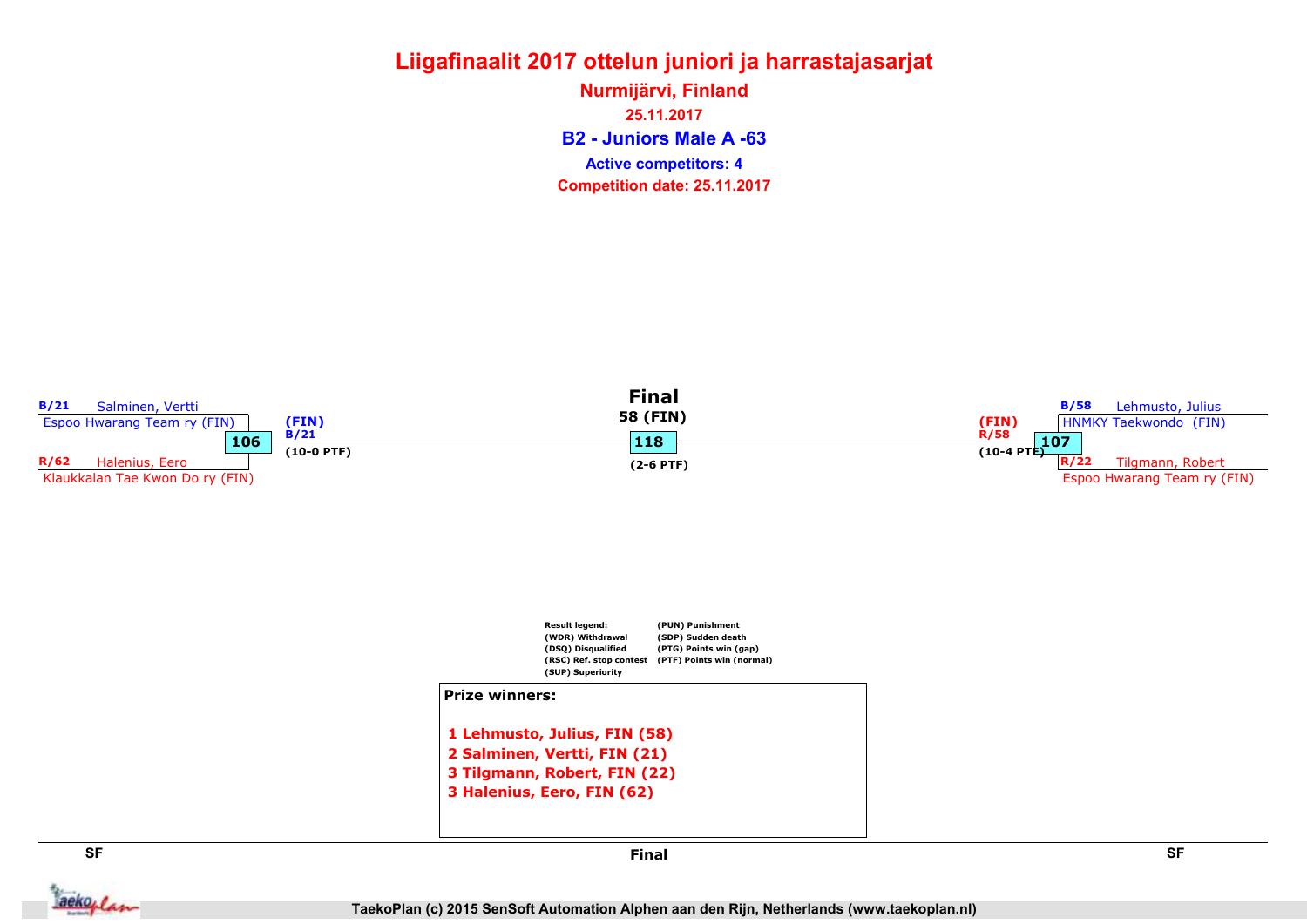B2 - Juniors Male A -73 Nurmijärvi, Finland 25.11.2017 Competition date: 25.11.2017 Active competitors: 2





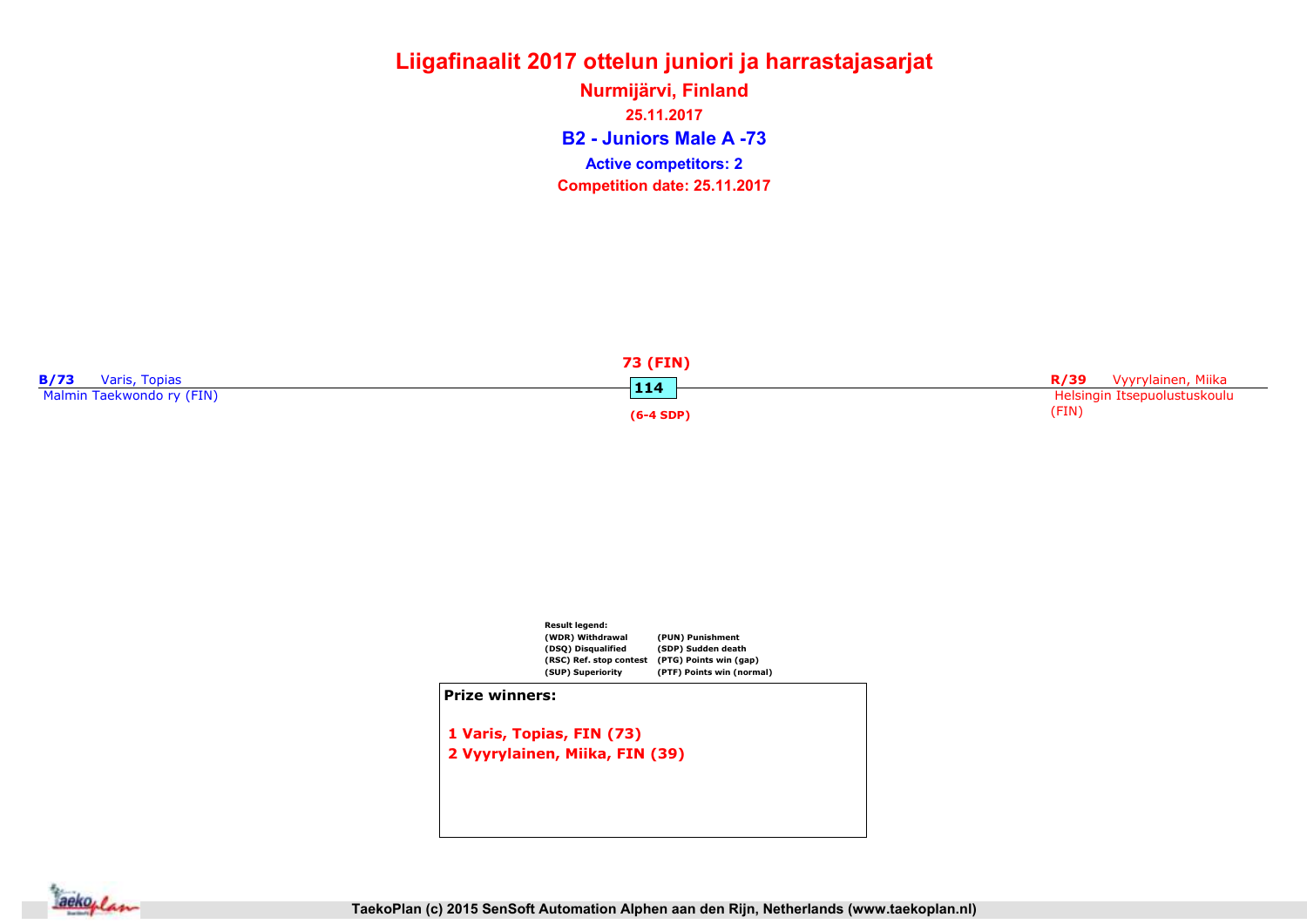B2 - Juniors Female A -63 Nurmijärvi, Finland 25.11.2017 Competition date: 25.11.2017 Active competitors: 6

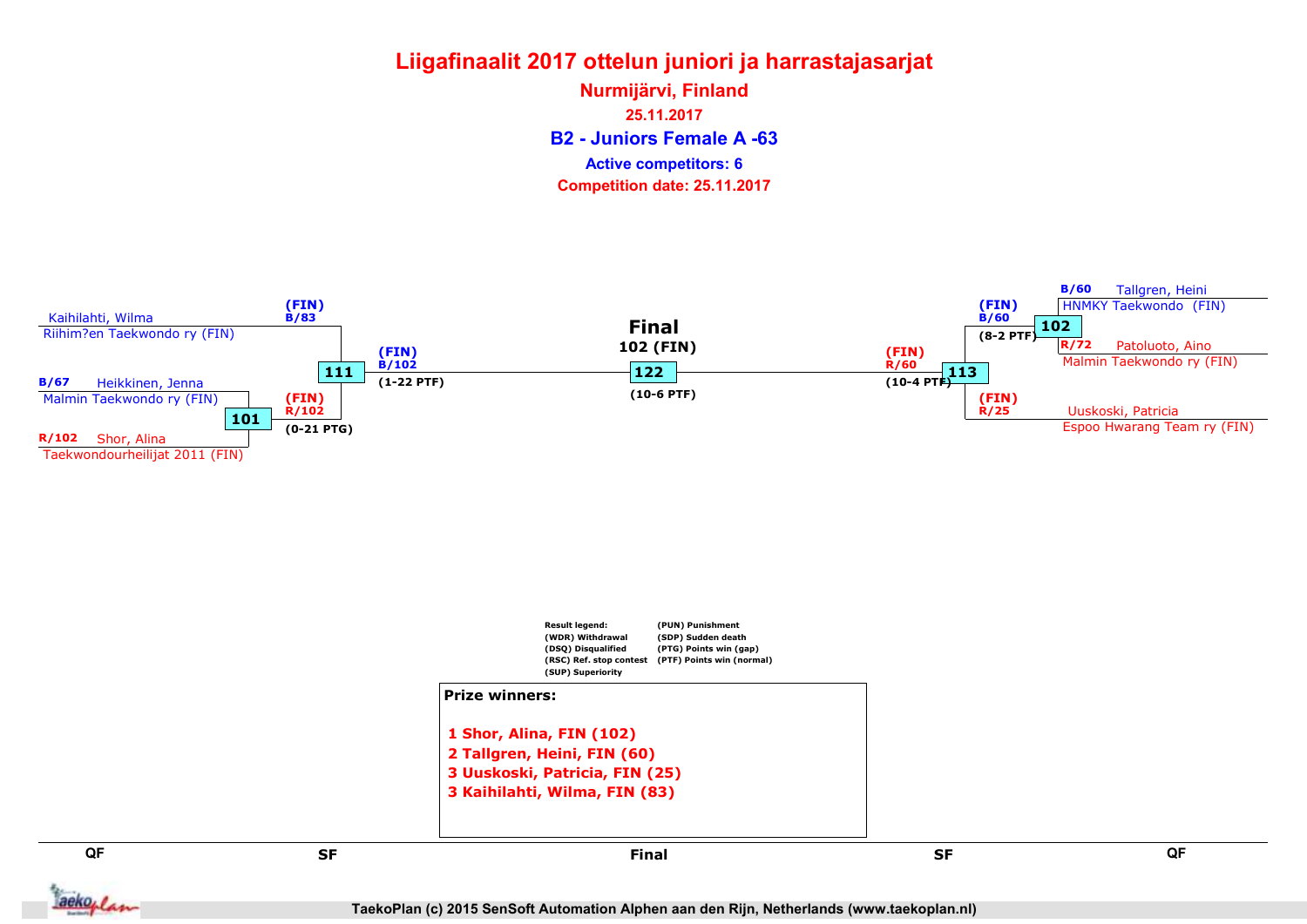B2 - Juniors Female A +63 Nurmijärvi, Finland 25.11.2017 Competition date: 25.11.2017 Active competitors: 3





```
2 Barrois, Ea, FIN (57)
3 Int, Kristina, FIN (68)
```




**Jackoplan**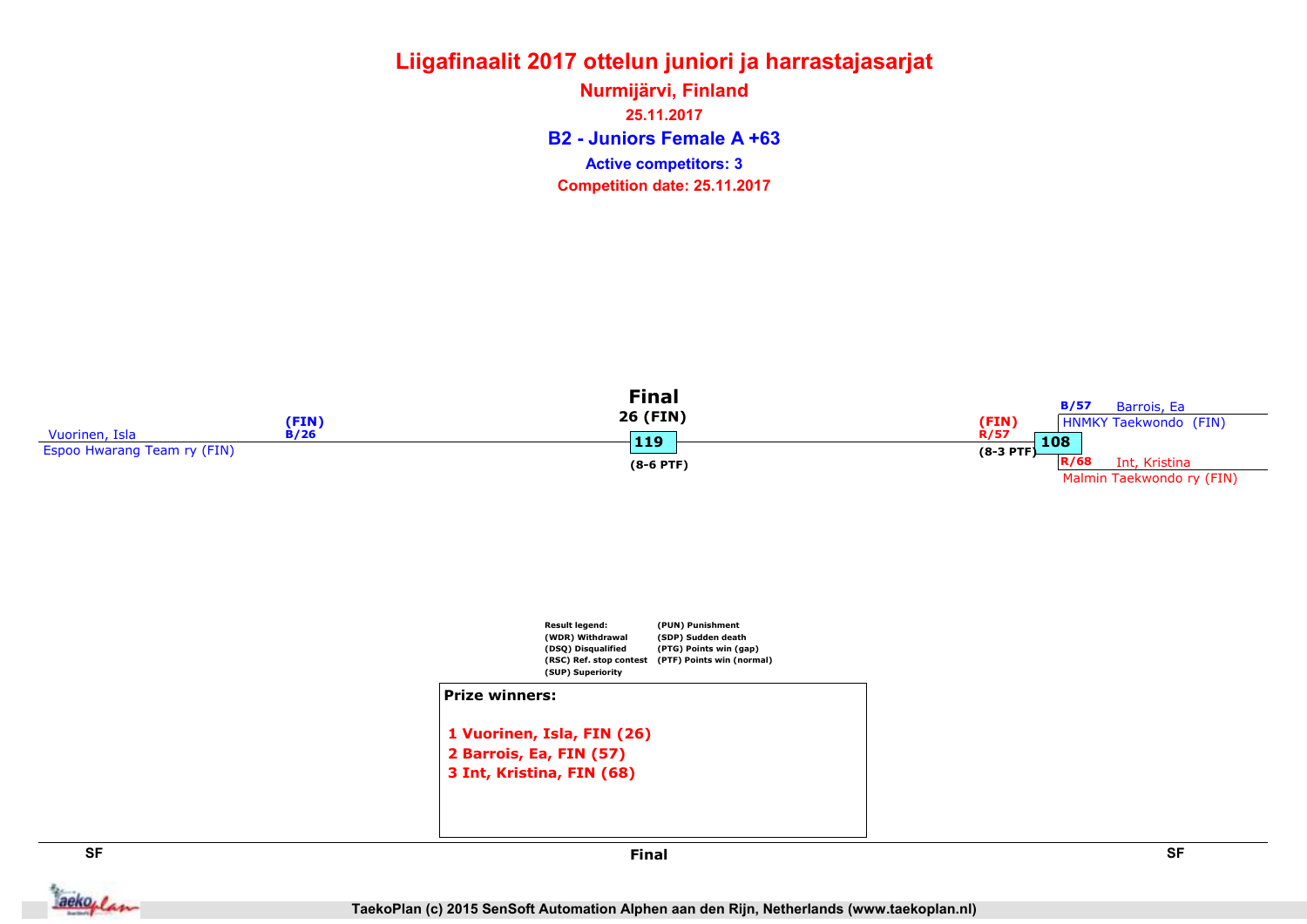H - Beginners Male A +80 Nurmijärvi, Finland 25.11.2017 Competition date: 25.11.2017 Active competitors: 3



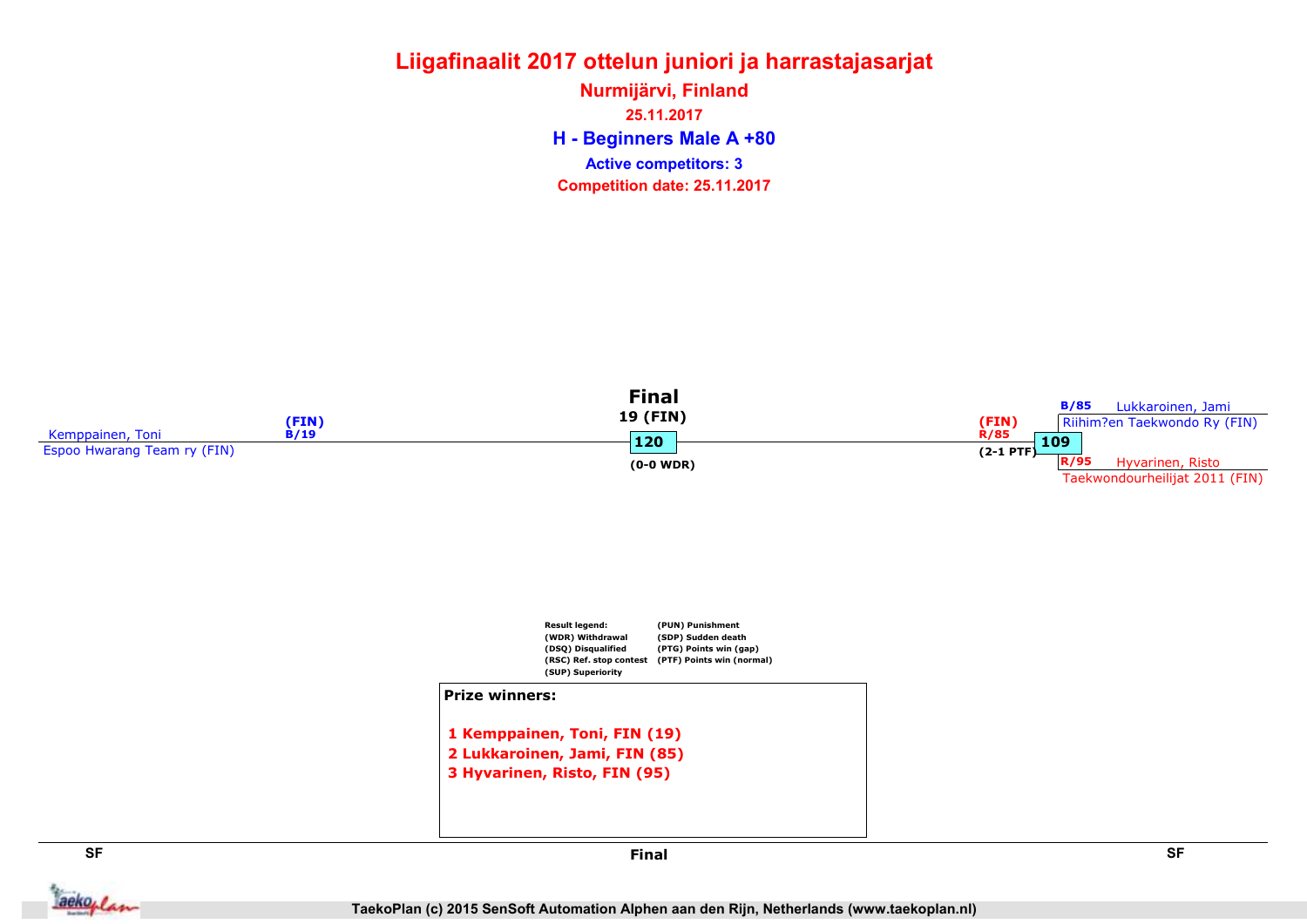H - Beginners Male A -80 Nurmijärvi, Finland 25.11.2017 Competition date: 25.11.2017 Active competitors: 3



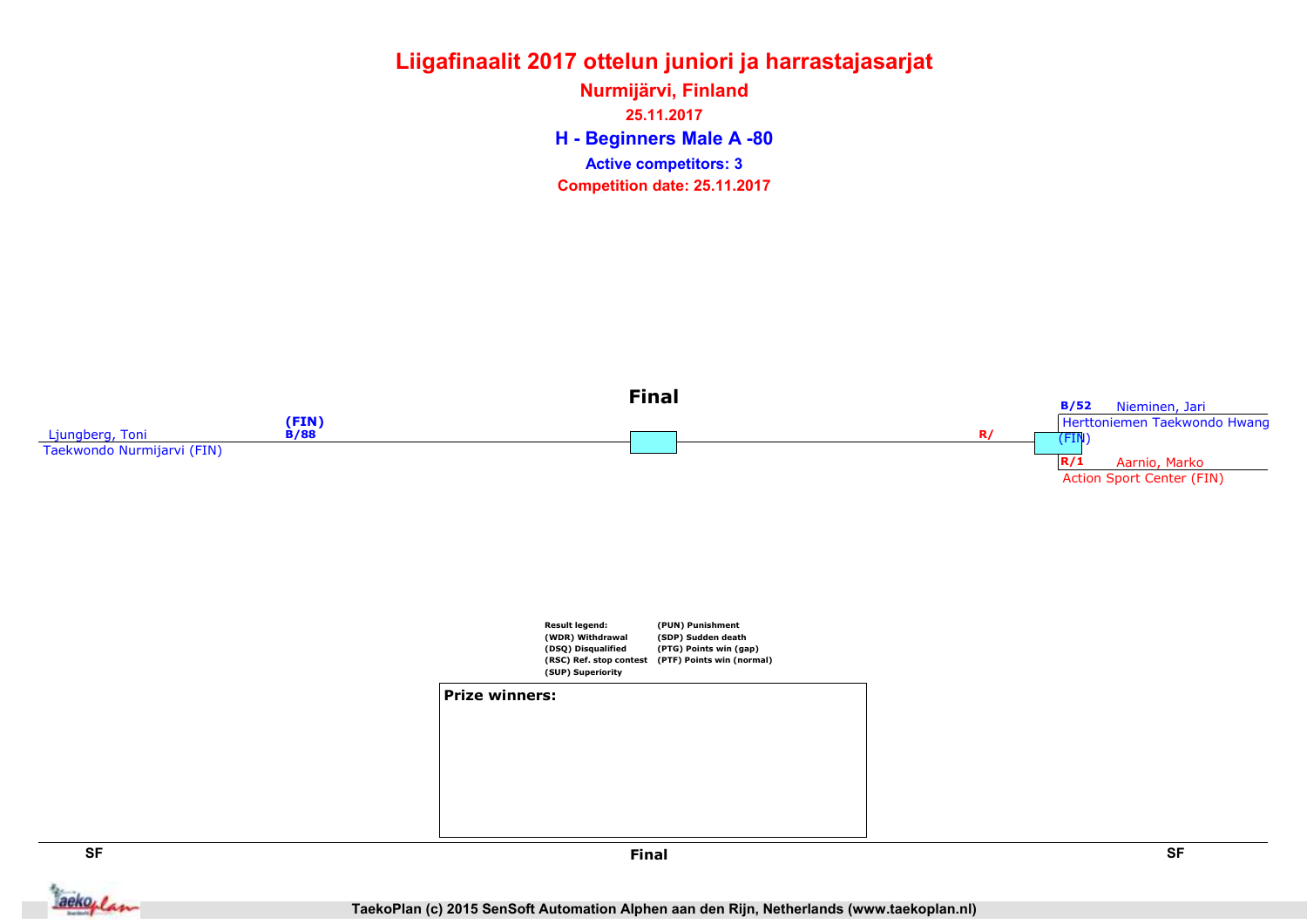H - Beginners Female A -67 Nurmijärvi, Finland 25.11.2017 Competition date: 25.11.2017 Active competitors: 3





#### Prize winners:

```
1 Suotula, Jenni, FIN (54)
2 Toro, Heli, FIN (33)
3 Rouhiainen, Terhi, FIN (105)
```


aekoplan

SF SF Final

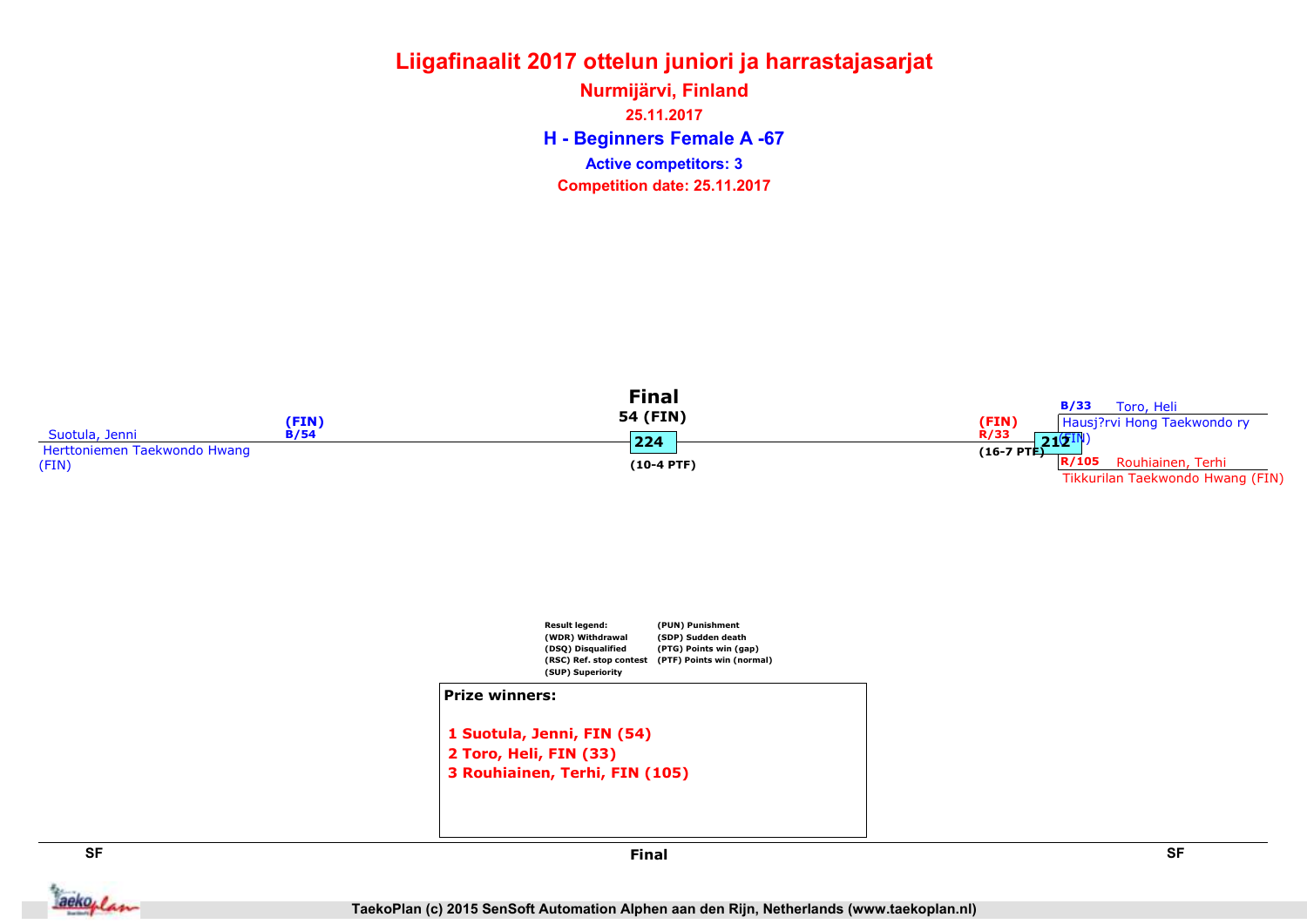### Liigafinaalit 2017 ottelun juniori ja harrastajasarjat Nurmijärvi, Finland

H - Beginners Female A +67 25.11.2017 Competition date: 25.11.2017 Active competitors: 2